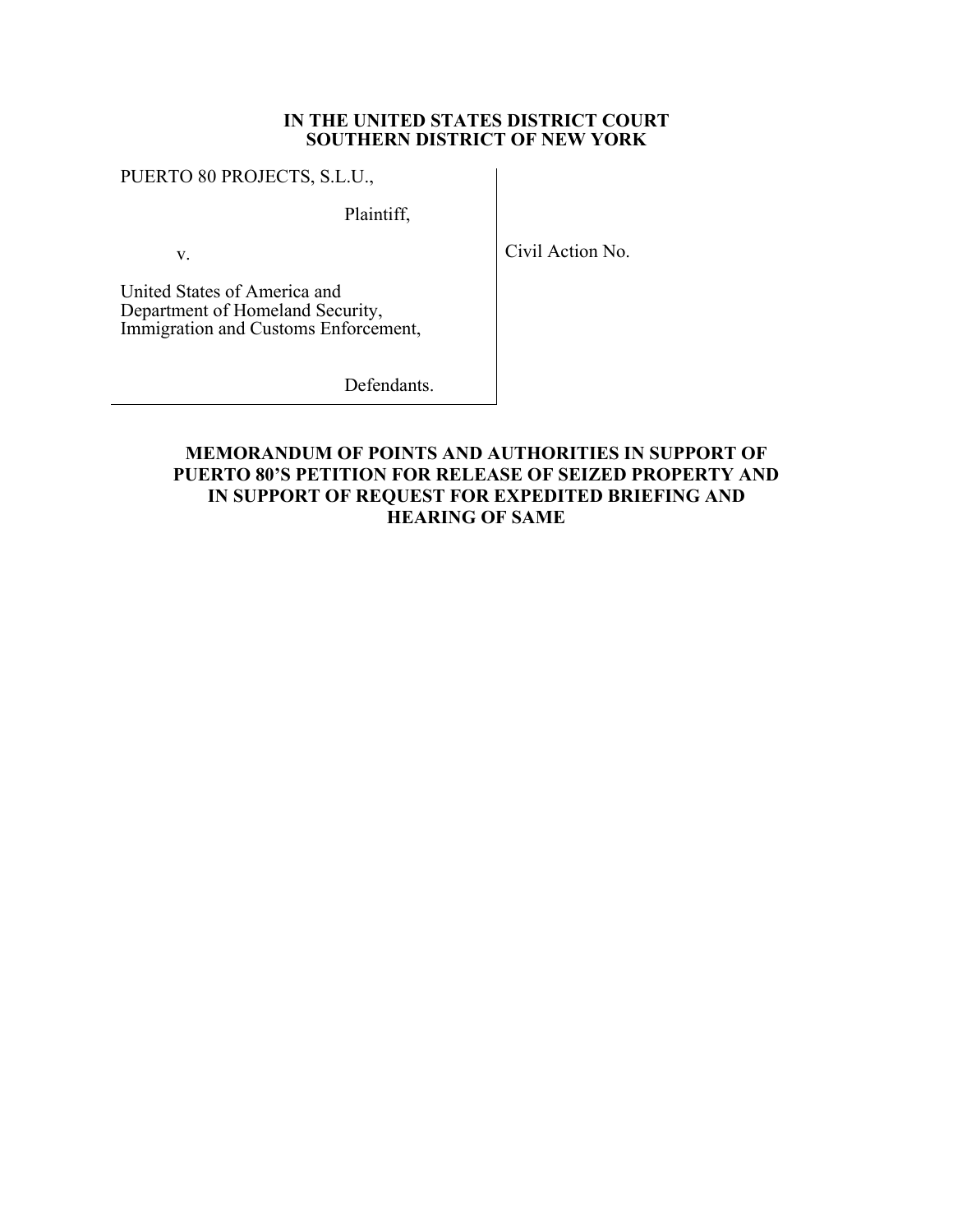# **TABLE OF CONTENTS**

| I.   |                |                                                                        |                                                                        |                                                                                                                                             |  |  |  |
|------|----------------|------------------------------------------------------------------------|------------------------------------------------------------------------|---------------------------------------------------------------------------------------------------------------------------------------------|--|--|--|
| II.  |                |                                                                        |                                                                        |                                                                                                                                             |  |  |  |
|      | A.             |                                                                        |                                                                        |                                                                                                                                             |  |  |  |
|      | B.             | Puerto 80's Efforts to Obtain Release of the Subject Domain Names Have |                                                                        |                                                                                                                                             |  |  |  |
| III. |                |                                                                        |                                                                        |                                                                                                                                             |  |  |  |
|      | A <sub>1</sub> |                                                                        | Puerto 80 is Entitled to Immediate Release of the Subject Domain Names |                                                                                                                                             |  |  |  |
|      |                | 1.                                                                     |                                                                        |                                                                                                                                             |  |  |  |
|      |                | 2.                                                                     |                                                                        | There is no risk that the domain names will not be available at the                                                                         |  |  |  |
|      |                | 3.                                                                     |                                                                        | Puerto 80 will continue to suffer severe hardship if the domain                                                                             |  |  |  |
|      |                |                                                                        | a.                                                                     | If not immediately released, the number of visitors to the<br>Rojadirecta site could be permanently reduced. 9                              |  |  |  |
|      |                |                                                                        | b.                                                                     | Seizure of the subject domain names constitutes an<br>unlawful prior restraint on Puerto 80 and its users'                                  |  |  |  |
|      |                | 4.                                                                     |                                                                        | The hardship to Puerto 80 substantially outweighs the risk that the<br>subject domains will be destroyed, lost, concealed, or transferred13 |  |  |  |
|      |                | 5.                                                                     |                                                                        | None of the conditions set forth in 18 U.S.C. $\S$ 983(f)(8) is present14                                                                   |  |  |  |
|      |                |                                                                        | a.                                                                     | Rojadirecta's linking to material already existing on the                                                                                   |  |  |  |
|      |                |                                                                        | $\mathbf b$ .                                                          |                                                                                                                                             |  |  |  |
| IV.  |                |                                                                        |                                                                        |                                                                                                                                             |  |  |  |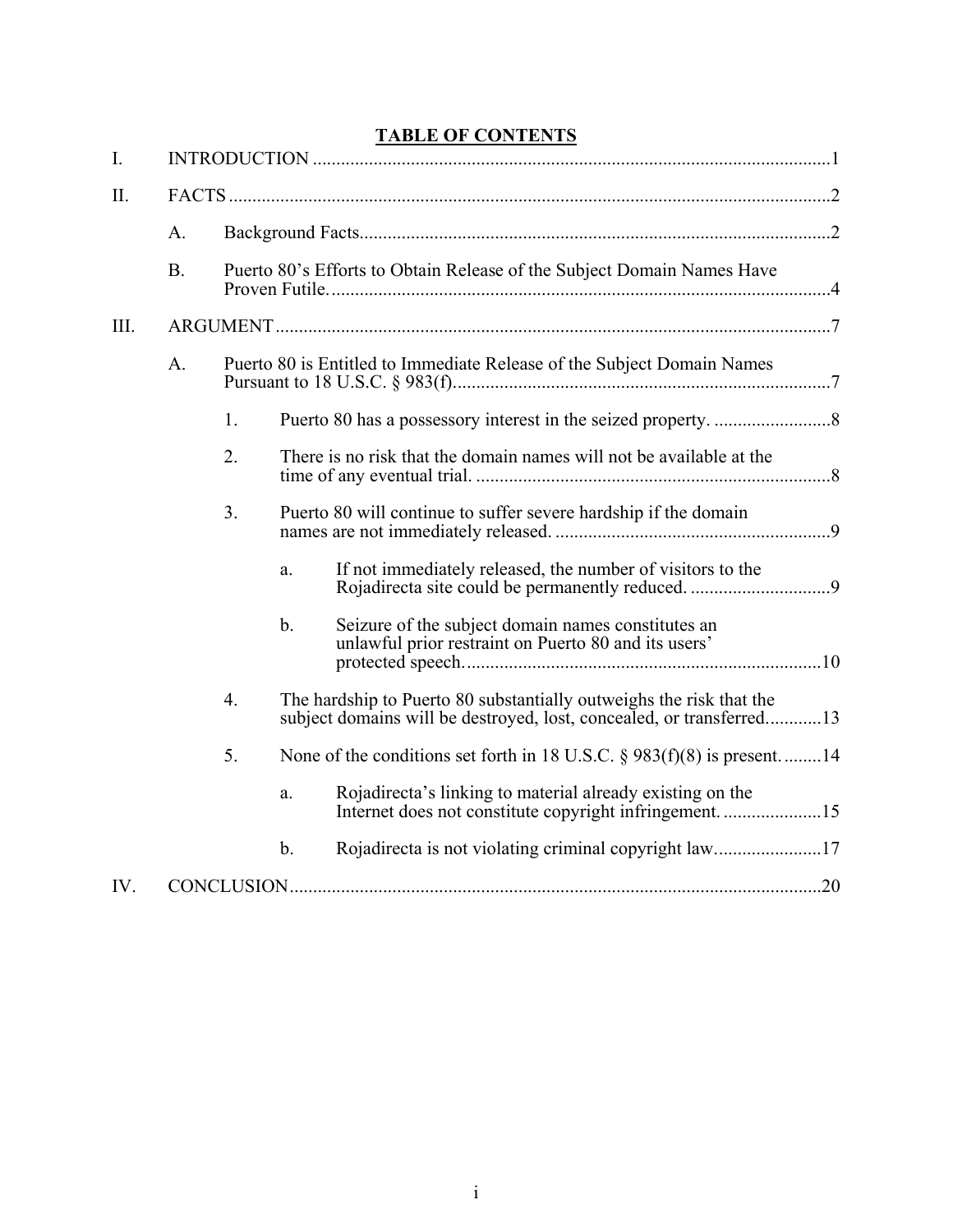# **TABLE OF AUTHORITIES**

| Accord Kremen v. Cohen                                                                                                     |
|----------------------------------------------------------------------------------------------------------------------------|
| Arista Records LLC v. Lime Group LLC                                                                                       |
| Artists Music, Inc. v. Reed Publ'g (USA), Inc.<br>Nos. 93 civ. 3428(JFK), 73163, 1994 WL 191643 (S.D.N.Y. May 17, 1994) 17 |
| Bantam Books v. Sullivan                                                                                                   |
| BC Technical v. Ensil Int'l, Inc.                                                                                          |
| Center for Democracy & Technology v. Pappert                                                                               |
| Chaim v. U.S.                                                                                                              |
| Cheek v. United States                                                                                                     |
| Danjag LLC v. Sony Corp.                                                                                                   |
| Field v. Google Inc.                                                                                                       |
|                                                                                                                            |
| Fort Wayne Books, Inc. v. Indiana                                                                                          |
| In Re Application of Madison                                                                                               |
| Lo-Ji Sales, Inc. v. New York                                                                                              |
| Maryland v. Macon                                                                                                          |
| Mattel, Inc. v. Barbie-Club.com                                                                                            |
| Nicholson v. Bd. of Educ. Torrance Unified School Dist.                                                                    |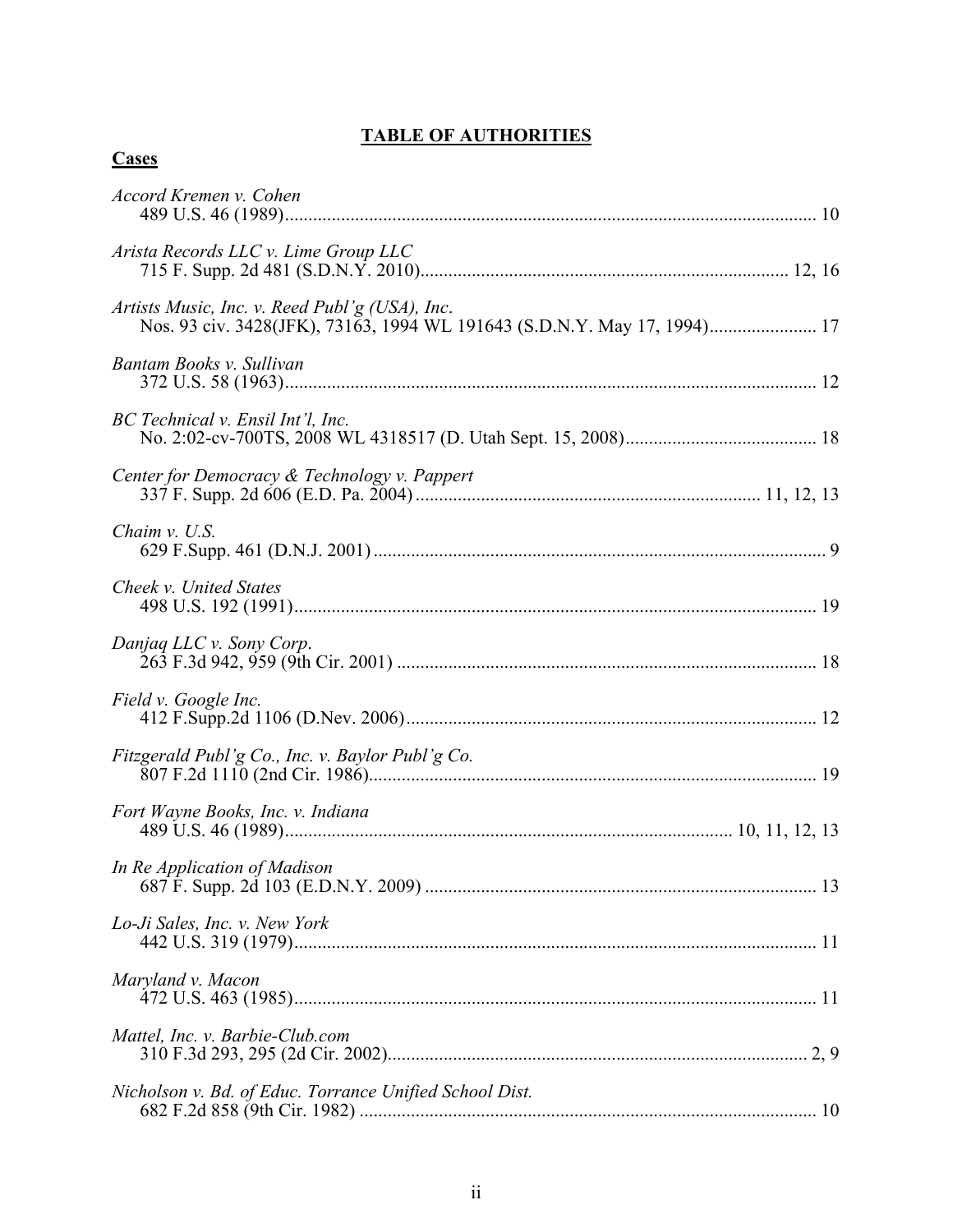| Online Policy Group v. Diebold, Inc.                                                                               |  |
|--------------------------------------------------------------------------------------------------------------------|--|
| Pennell v. City of San Jose                                                                                        |  |
| Red Lion Broad. Co. v. FCC                                                                                         |  |
| Sec'y of State of Md. v. Joseph H. Munson Co., Inc.                                                                |  |
|                                                                                                                    |  |
| Softel, Inc. v. Dragon Med. & Sci. Commc'ns Inc.                                                                   |  |
| Sony Corp. v. Universal City Studios, Inc.                                                                         |  |
| Ticketmaster Corp. v. Tickets.com, Inc.<br>No. CV 99-7654 HLH(BQRX), 2000 WL 525390 (C.D. Cal. March 27, 2000)  12 |  |
| Twin Peaks Prods., Inc. v. Publ'ns Int'l., Ltd.                                                                    |  |
| United States v. Acevedo-Cruz<br>No. CRIM. 04-0381(DRD), 2006 WL 448680 (D.P.R. Feb. 23, 2006)  18, 19             |  |
| United States v. All Assets of Blue Chip Coffee, Inc,                                                              |  |
| United States v. Backer                                                                                            |  |
|                                                                                                                    |  |
| United States v. Cross                                                                                             |  |
| United States v. James Daniel Good Real Property                                                                   |  |
| United States v. Moran                                                                                             |  |
| Va. State Bd. of Pharmacy v. Va. Citizens Consumer Council, Inc.                                                   |  |
| Viacom Int'l Inc. v. YouTube, Inc.                                                                                 |  |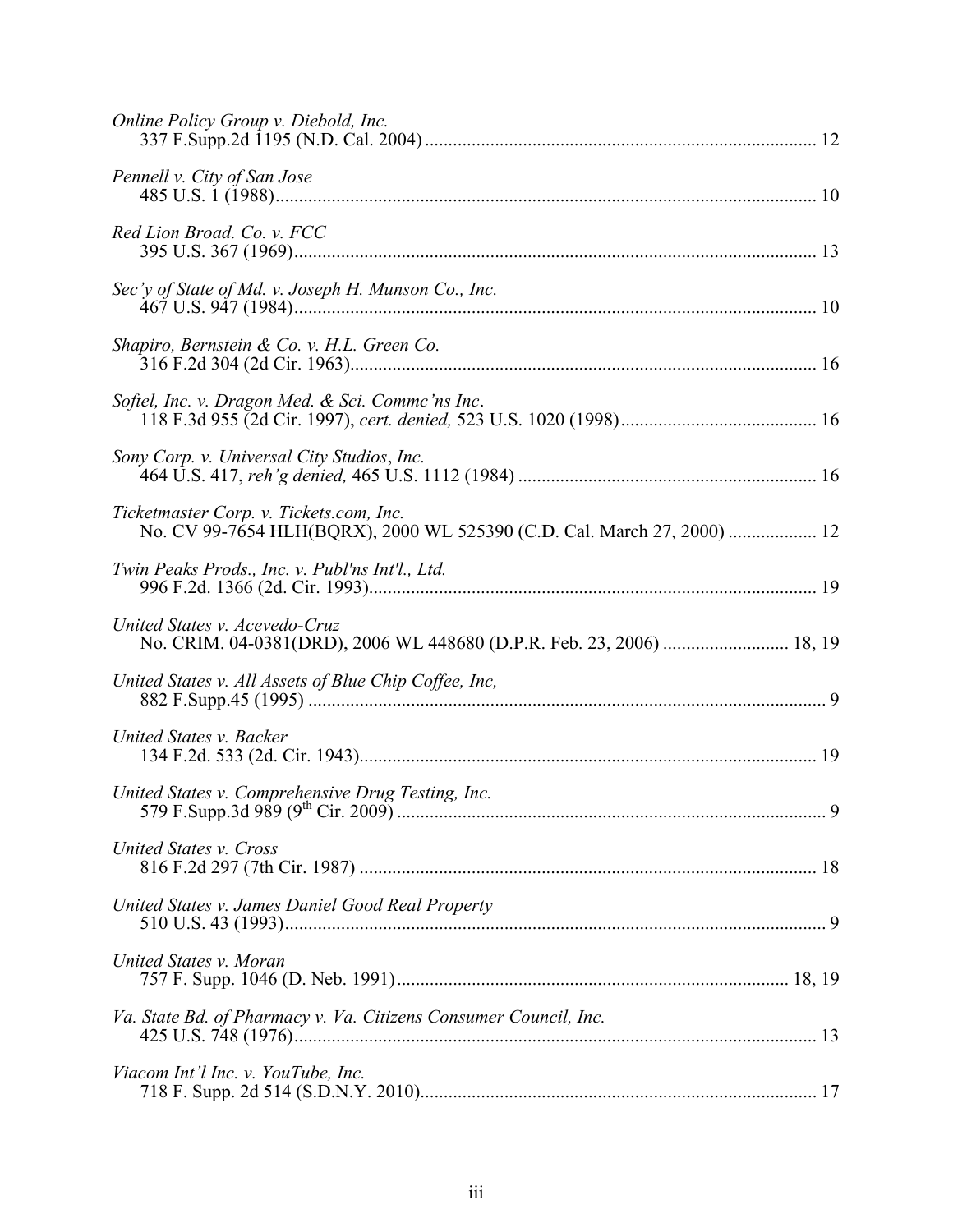# **TABLE OF CONTENTS (cont.)**

# **Statutes**

| <b>Other Authorities</b>                                                |  |
|-------------------------------------------------------------------------|--|
|                                                                         |  |
|                                                                         |  |
| Senate Judiciary Committee Report and the House Committee on Commerce   |  |
| U.S. Dep't of Justice—Computer Crime and Intellectual Property Section, |  |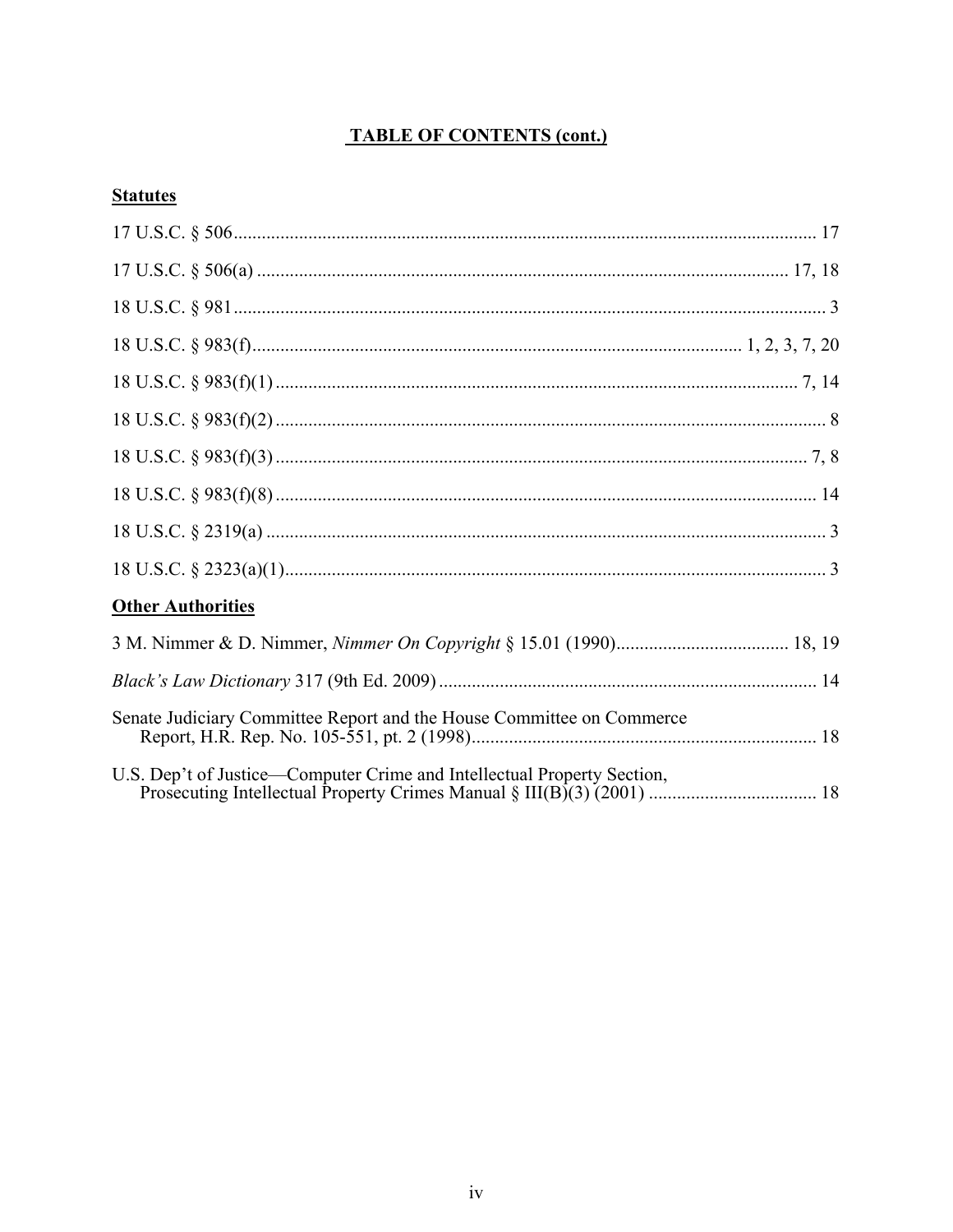#### **I. INTRODUCTION**

On January 31, 2011, Immigration and Customs Enforcement of the U.S. Department of Homeland Security ("ICE") seized two domain names (rojadirecta.com and rojadirecta.org) which pointed to the "Rojadirecta" website. The domain names were seized pursuant to warrants issued in this District, and were based on an ICE agent's assertion that probable cause existed to believe that the domain names were being used to commit criminal violations of copyright law.

Contrary to the grounds on which the domain names were seized, the Rojadirecta site is not violating copyright law, let alone *criminal* copyright law. Rojadirecta explained this to the government when, on February 3, 2011, it sent ICE and the Department of Justice a letter requesting immediate return of the subject domain names pursuant to 18 U.S.C. § 983(f). Following that letter, counsel for Puerto 80 Projects, S.L.U. ("Puerto 80" or "Petitioner"), the company which owns the sites, repeatedly tried to discuss the seizure with the government, but was unable to engage with the government until it notified the U.S. Attorney's Office of its intent to seek a temporary restraining order and file a petition for immediate return of the seized domain names.<sup>1</sup> It was not until then that Puerto 80 was able to have a substantive conversation with the appropriate officials. Hoping to avoid burdening the court, Puerto 80 held off filing the instant petition pending the outcome of those negotiations. On May 26, 2011, the government informed counsel for Puerto 80 that the only acceptable "compromise" would entail Puerto 80 prohibiting its users from linking to any U.S. content anywhere on its sites. Because this "solution" would prohibit Puerto 80 from engaging in lawful acts not prohibited by copyright law, Puerto 80 chose instead to challenge the seizure in court.

As set forth below, immediate release of the subject domain names is warranted under 18 U.S.C. § 983(f) pending the commencement and resolution of any forfeiture proceedings, should

<sup>&</sup>lt;sup>1</sup> Puerto 80's experience appears typical of other website operators whose domain names have been seized by the government, *see* Mike Masnick, *Why We Haven't Seen Any Lawsuits Filed Against The Government Over Domain Seizures: Justice Department*, TECHCRUNCH, May 24, 2011, available at http://www.techdirt.com/articles/20110521/15125114374/why-we-haventseen-any-lawsuits-filed-against-government-over-domain-seizures-justice-departmentstalling.shtml.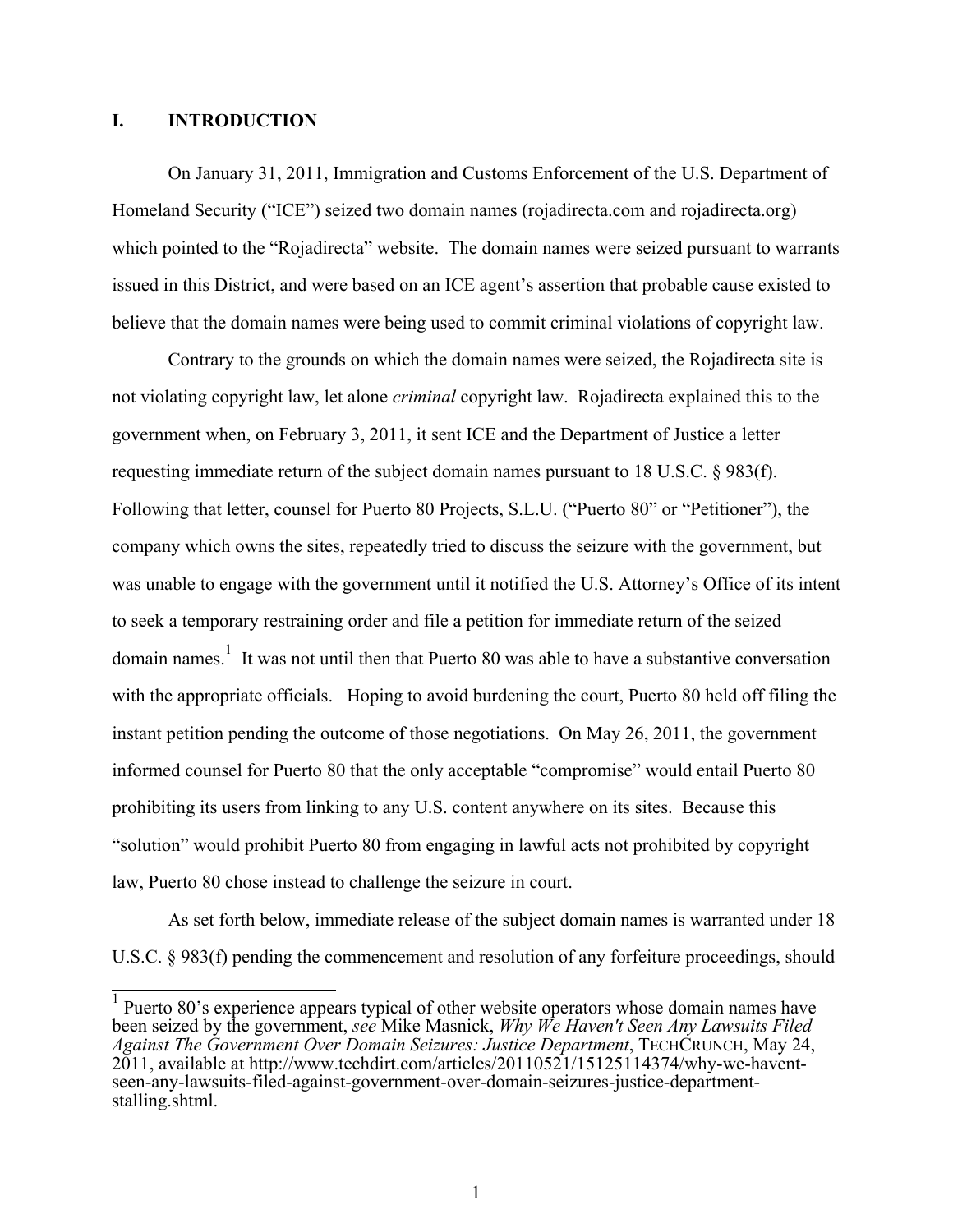the government ever choose to initiate any. There is no risk that the domain names will be unavailable for any eventual trial, and Puerto 80 will continue to suffer substantial hardship—a reduction in traffic to the Rojadirecta site and inability of many of its users to access their accounts, in addition to a deprivation of First Amendment rights—if the domain names are not immediately returned to Puerto 80.

Section 983(f) requires this Court to rule on the Petition within 30 days. But given the substantial hardship that Puerto 80 is incurring as a result of the continued seizure of the domain names, fairness requires, and Puerto 80 respectfully requests, that they be released as soon as possible. And the government has had ample notice (since February) of Puerto 80's intent to file a petition. As such, Puerto 80 respectfully requests that the Court set a hearing on this Petition at the earliest date convenient for the Court's calendar, and preferably no later than June 30, 2011, and further that the Court direct that the government's opposition papers, if any, be filed no later than June 23, 2011. Puerto 80 also respectfully requests that the Court allow *amicus* submissions on or before June 20, 2011 regarding the issues raised in this Petition.

#### **II. FACTS**

#### **A. Background Facts**

Puerto 80 is a Sole Shareholder Limited Liability Company incorporated under the laws of Spain with its principal place of business in Arteixo, Spain. Puerto 80 owns the rojadirecta.org and rojadirecta.com domain names (the "subject domain names"), $\frac{2}{3}$  which are registered with GoDaddy.com, Inc., 14455 N. Hayden Rd., Suite 219, Scottsdale, Arizona 85260. Puerto 80 operates the "Rojadirecta" website under the subject domain names. *See* Declaration of Igor Seoane Miñán in Support of Petition for Release of Seized Property ("Seoane Decl.") ¶¶2-3. The Rojadirecta site is essentially an online discussion group that hosts "forums" in which users can post messages concerning sports, politics, and other topics. It also provides a

 $\frac{1}{2}$  "A domain name is a unique string of characters or numbers that typically is used to designate and permit access to an Internet website." *Mattel, Inc. v. Barbie-Club.com*, 310 F.3d 293, 295 (2d Cir. 2002).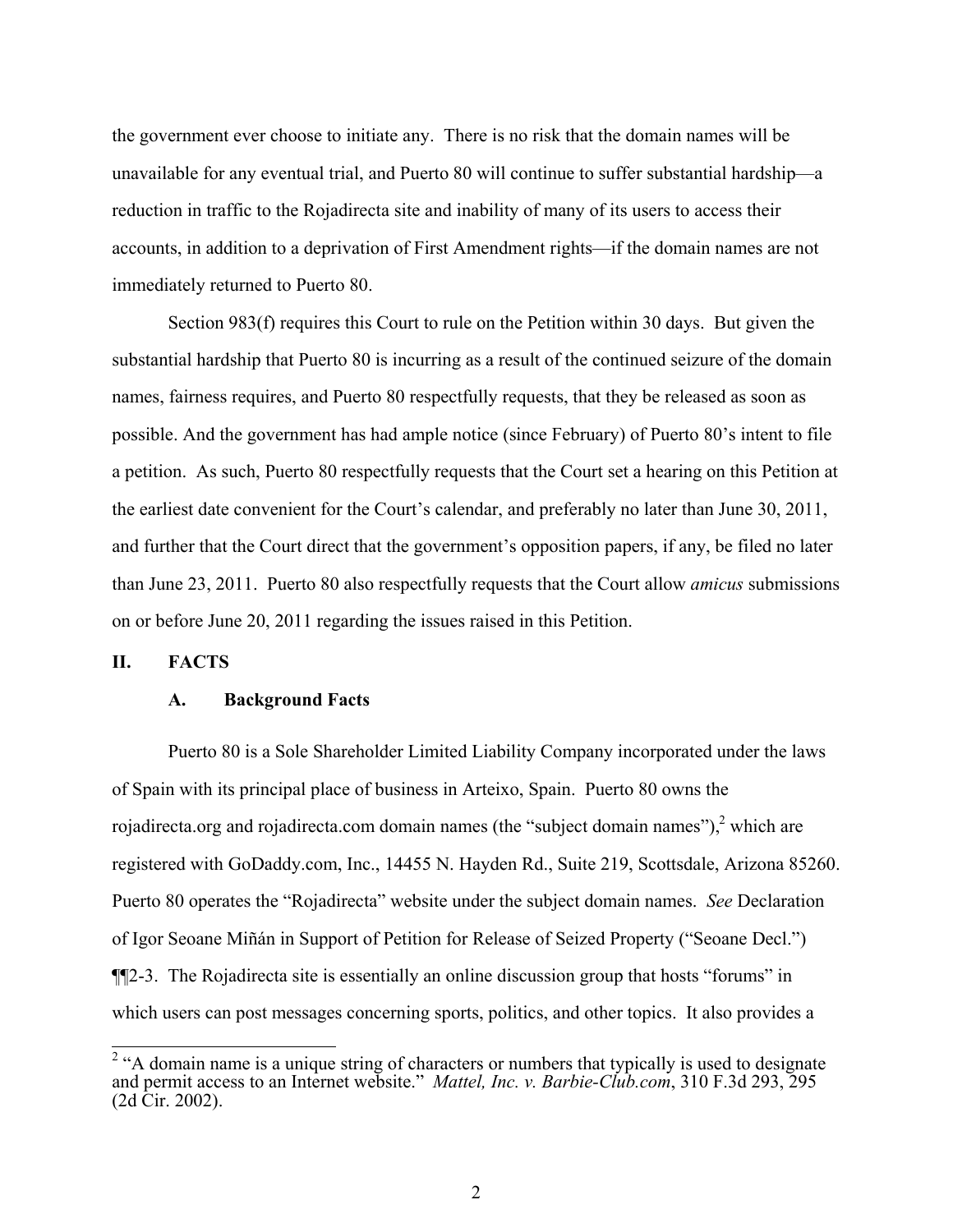forum in which users can discuss and post information about highlights from various sporting events, and indexes links to streams of sporting events that can already be found on the Internet. It does not host copyrighted videos or streams of sporting events, and the government does not allege that it does. *Id*. ¶¶ 4, 6. Significantly, following a multi-year legal battle, two Spanish courts specifically held that the website was operating legally and did not infringe copyrights. *Id*. ¶7.

The Rojadirecta site has been listed among the 100 most popular sites in Spain in terms of traffic. *Id*. ¶8. The site has approximately 865,000 registered users, many of whom use their accounts to engage in discussions of sports, politics, and a variety of other subjects on Rojadirecta discussion boards. *Id*. ¶12.

On or about January 31, 2011, the government seized the subject domain names pursuant to 18 U.S.C. §§ 2323(a)(1) (A)-(B) and 18 U.S.C. § 981, based on warrants issued in this District on that date. *See* Declaration of Genevieve Rosloff in Support of Petition for Release of Seized Property ("Rosloff Decl.") ¶ 5, Ex. C. The warrants were issued pursuant to the Affidavit of ICE Special Agent Daniel M. Brazier. *Id*., Ex. E. In his affidavit, Mr. Brazier asserts that the subject domain names are subject to seizure and forfeiture pursuant to 18 U.S.C. § 2319(a), which provides that "[a]ny person who violates [17 U.S.C. §] 506(a) (relating to criminal [copyright] offenses)" is guilty of a crime. *Id.*

Puerto 80 was not notified of the seizure at the time, and its owner did not find out that the domains had been seized until he visited them shortly after the site was disabled. Seoane Decl. ¶15. On February 3, 2011, Puerto 80 sent a formal request for the immediate return of its property pursuant to 18 U.S.C. 983(f). Rosloff Decl. ¶2, Ex. A. U.S. Customs and Border Patrol issued CAFRA Seizure Notices on February 15, 2011. Declaration of Ragesh Tangri in Support of Petition for Release of Seized Property ("Tangri Decl."), Ex. A.

On March 14, 2011, Ragesh Tangri and David Spears, counsel for Puerto 80, met with attorneys from the United States Attorney's Office ("USAO") for the Southern District of New York. Tangri Decl. ¶7. At that meeting, the government indicated a willingness to engage in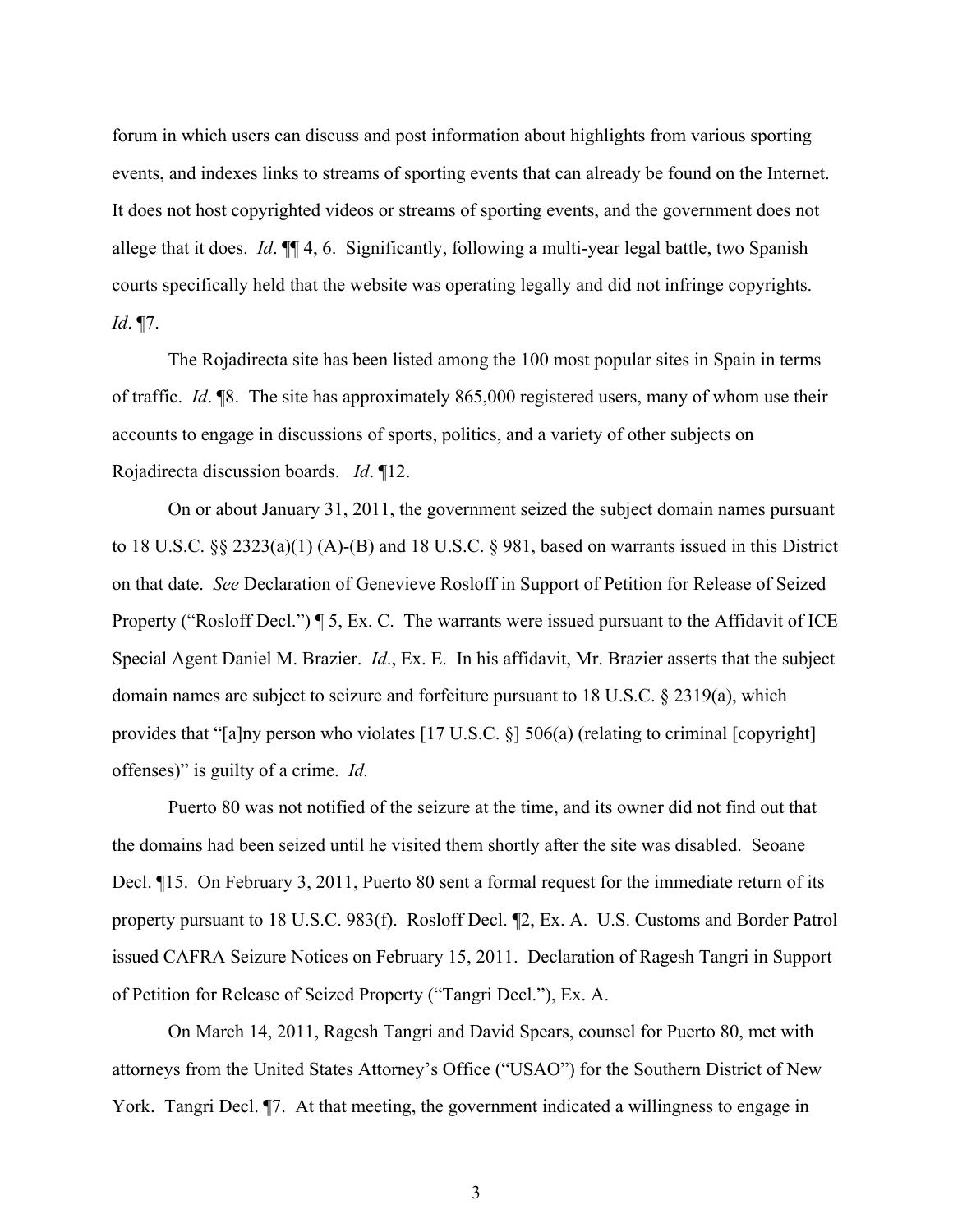negotiations for the return of the domain names without resort to the judicial process. *Id.* In hopes of avoiding having its property tied up in lengthy forfeiture proceedings, Puerto 80 decided to engage in good faith negotiations with the government and held off filing the instant petition pending the outcome of those discussions. To date, no formal judicial forfeiture proceedings have been initiated.

# **B. Puerto 80's Efforts to Obtain Release of the Subject Domain Names Have Proven Futile.**

Since the domains were seized, Puerto 80 has undertaken substantial efforts to petition for the return of the subject domain names. As set forth in detail below, its initial efforts at engaging the government in a substantive conversation regarding the seizure proved futile until it served notice of its intention to seek immediate return of the domain names. Counsel for Puerto 80 first contacted the New York Office of Immigrations and Customs Enforcement ("ICE") of the U.S. Department of Homeland Security ("DHS") and the U.S. Attorney's Office for the Southern District of New York ("USAO") on February 3, 2011, by faxing a letter to each agency requesting immediate return of the subject domain names. Rosloff Decl. ¶2, Ex. A. Following that letter, counsel for Puerto 80 contacted both offices numerous times, but was repeatedly directed to contact the other office. Counsel's efforts consisted of the following:

- On Friday, February 4, counsel for Puerto 80 called the New York Office of ICE and requested to speak with the James T. Hayes, the Special Agent in Charge, regarding seizure of the subject domain names. The individual who answered the phone directed counsel to contact Assistant U.S. Attorney ("AUSA") Christopher Frey at the U.S. Attorney's Office for the Southern District of New York. Rosloff Decl. ¶3.
- ! On the afternoon of February 4, Puerto 80's counsel called Mr. Frey and was put through to his voice mailbox. His recorded message said that he was out of town and to contact Assistant U.S. Attorney Amanda Kramer. Shortly thereafter, counsel was able to reach Ms. Kramer, who requested a copy of the February 3, 2011 letter requesting immediate return of the seized domains. Following counsel's conversation with Ms. Kramer, counsel forwarded her a copy of the February 3 letter. Rosloff Decl. ¶4, Exs. A, B.
- ! The following Monday, February 7, at approximately 2:00 p.m. Pacific Standard Time, counsel for Puerto 80 spoke on the phone with Ms. Kramer, who stated that she would be speaking with the Chief of the Asset Forfeiture section later that afternoon and would get back to counsel following that conversation. During this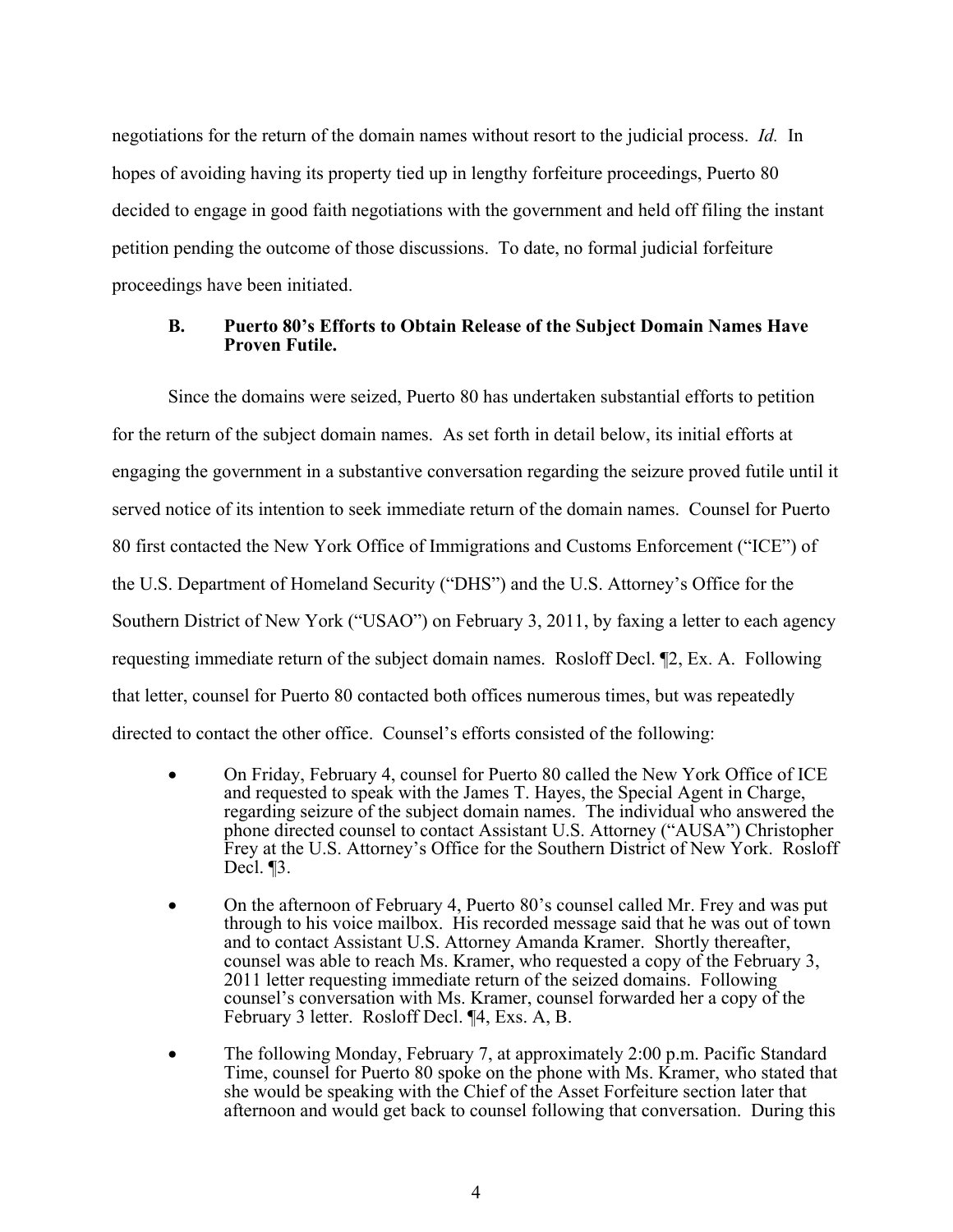conversation counsel requested from Ms. Kramer a copy of the warrants that were issued authorizing seizure of the subject domain names. Rosloff Decl. ¶5.

- Later in the day on February 7, at approximately 4:00 p.m. Pacific Standard Time, counsel for Puerto 80 had a phone conversation with Ms. Kramer in which she confirmed that the letter dated February 3 began a 15-day period by which the government had to act on Puerto 80's request for an immediate return of the subject domain names. She directed counsel to contact ICE/DHS, stating that DHS, not the USAO or Department of Justice, is the agency with the authority to decide whether to grant the request to release the Subject Doman Names. Counsel informed Ms. Kramer that we had spoken with ICE and that ICE directed us to the Southern District of New York U.S. Attorney's Office, and specifically to Christopher Frey. Counsel also requested a contact for the appropriate office or individual at ICE, but were informed by Ms. Kramer that she did not know the appropriate contact and suggested calling ICE and asking for their general counsel's office. During this conversation, Ms. Kramer also stated that ICE was unlikely to take any action on Puerto 80's request within 15 days. Rosloff Decl. ¶6.
- ! On February 8, counsel for Puerto 80 again called the New York Office of ICE and explained to the person who answered the phone that the USAO had directed counsel back to them, and asked to be directed to the appropriate office or official. Later that afternoon, counsel received a voice message from the New York Office of ICE, directing her to contact Assistant U.S. Attorney Christopher Frey. Rosloff Decl. ¶7.
- Also on February 8, Puerto 80's counsel called the Intellectual Property Rights Coordination Center ("IPRC") of the Department of Homeland Security, the office which appears to coordinate investigations and seizures related to intellectual property. Counsel was put through to an automated system and instructed to leave a message. Counsel left a message explaining the history of counsel's communications with ICE and the USAO, and asked for someone to return the call. Nobody from ICE or the USAO returned the call. Rosloff Decl. ¶8.
- On February 7, 2011, Durie Tangri attorney Mark Lemley met with Erik M. Silber, Deputy to the Intellectual Property Enforcement Coordinator in the Executive Office of the President, and raised the issue of the seizure of the Rojadirecta domain names. The following day, on February 8, 2011, Mr. Lemley emailed Mr. Silber to follow up on their conversation and confirm his request to be put in touch with appropriate authorities to discuss the seizure. Mr. Silber informed Mr. Lemley that he would try to speak with the appropriate authorities. No one from DOJ contacted Mr. Lemley or the Durie Tangri firm until the afternoon of Friday, February 11, after counsel gave notice of its client's intent to seek expedited relief. Tangri Decl. ¶2 .
- On Friday, February 11, 2011, Puerto 80's counsel left a voicemail message for Ms. Kramer and sent Ms. Kramer an email informing her of Puerto 80's intent to appear in the District Court for the Southern District of New York to seek return of the domain names. Rosloff Decl. ¶9. Shortly thereafter, Assistant U.S. Attorney Christopher Frey left a voicemail for Puerto 80's counsel. *Id.* Durie Tangri attorneys then called, and spoke with Mr. Frey. When asked what the USAO and/or ICE was doing during the fifteen days they had to review and act on Puerto 80's request for immediate return of the property, and whether there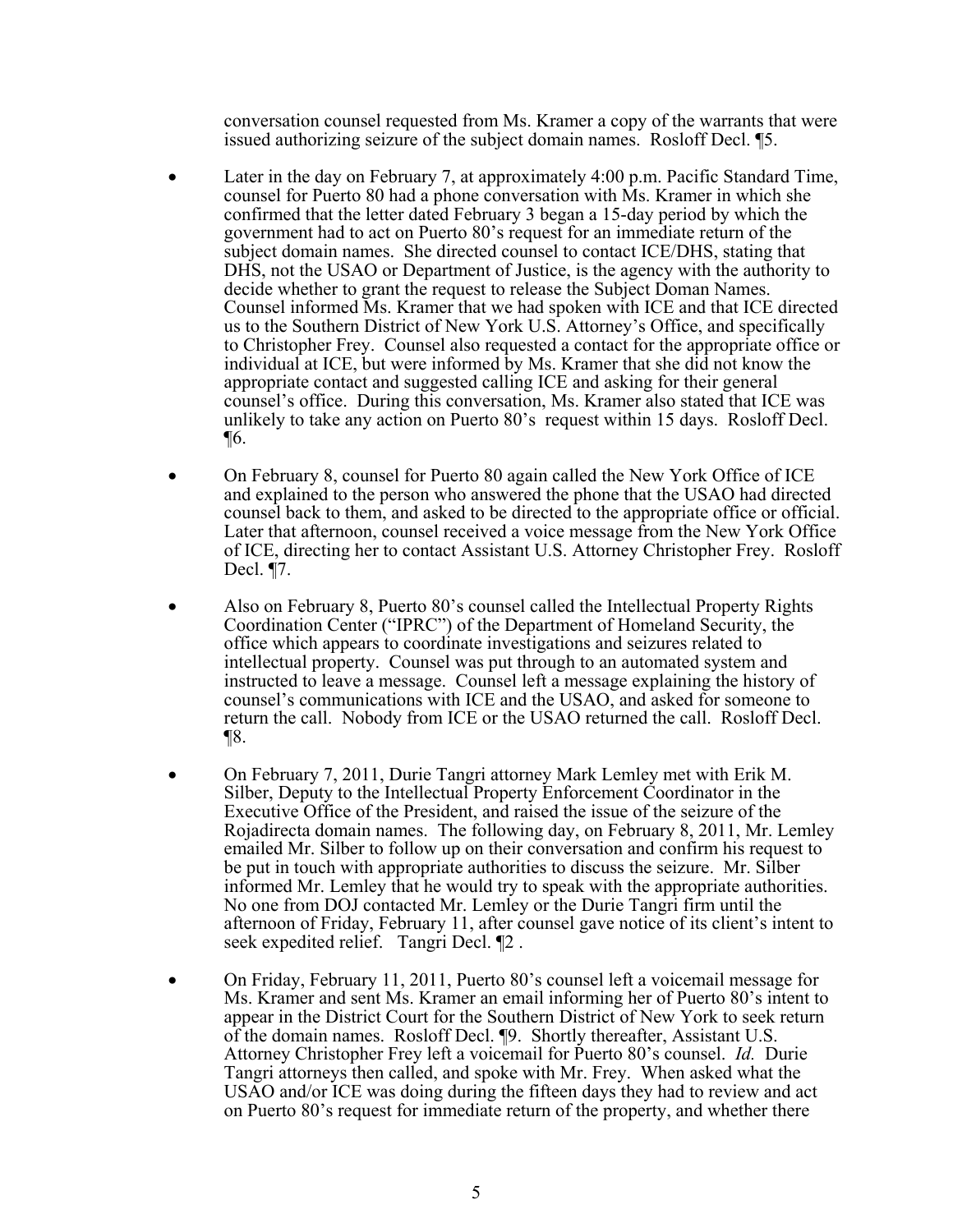was any chance of a meaningful dialogue with them concerning the disposition of the subject domain names, Mr. Frey stated that he was not in a position to comment. Tangri Decl*.* ¶ 3.

In a last attempt to reach out to the government before seeking relief in district court, on February 16, 2011, Puerto 80's counsel contacted Sharon Levin, Chief of the Asset Forfeiture Unit in the Southern District USAO. Tangri Decl. ¶4. This contact led to a phone call on February 17 with Puerto 80's counsel and representatives from the USAO. *Id*. ¶¶5-6. During that conversation, the government attempted to dissuade Puerto 80 from filing anything in district court. *Id.* Counsel was also informed during this call that the government issued CAFRA administrative seizure notices for both of the domain names, which were dated February 10 and 15, 2011. *Id.*, Ex. A.

Hopeful of the possibility of obtaining quicker relief through negotiations with the government than through the more costly judicial process, Puerto 80 decided to hold off seeking expedited relief in court. Puerto 80's counsel met with attorneys from the USAO in New York on March 14, 2011, and thereafter continued to attempt to engage with the government to discuss options for the return of the domain names. Tangri Decl.  $\P$ 7.<sup>3</sup>

On May 26, 2011, following weeks of prolonged negotiations, the government rejected Puerto 80's offers to compromise, and informed Puerto 80 that it would not agree to return the domain names unless Puerto 80 agreed not to host or permit its users to link to *any* U.S. content anywhere on its sites anywhere in the world. Tangri Decl. ¶8. Because the government's demand requires more than is prohibited under current U.S. law, Puerto 80 decided to move forward with its judicial challenge to the seizure.

Puerto 80 is incurring substantial hardship due to the government's seizure of the subject domain names and its failure to take action on Puerto 80's request for return of the subject domain names. In particular, the seizure blocks all traffic to the site via the subject domain

 $\frac{3}{3}$  On March 22, 2011, Puerto 80 returned its Asset Claim Forms to the government, in order to preserve its right to claim ownership of and a right to the domain names in any judicial forfeiture proceedings eventually brought by the government. Rosloff Decl. ¶13, Ex. F.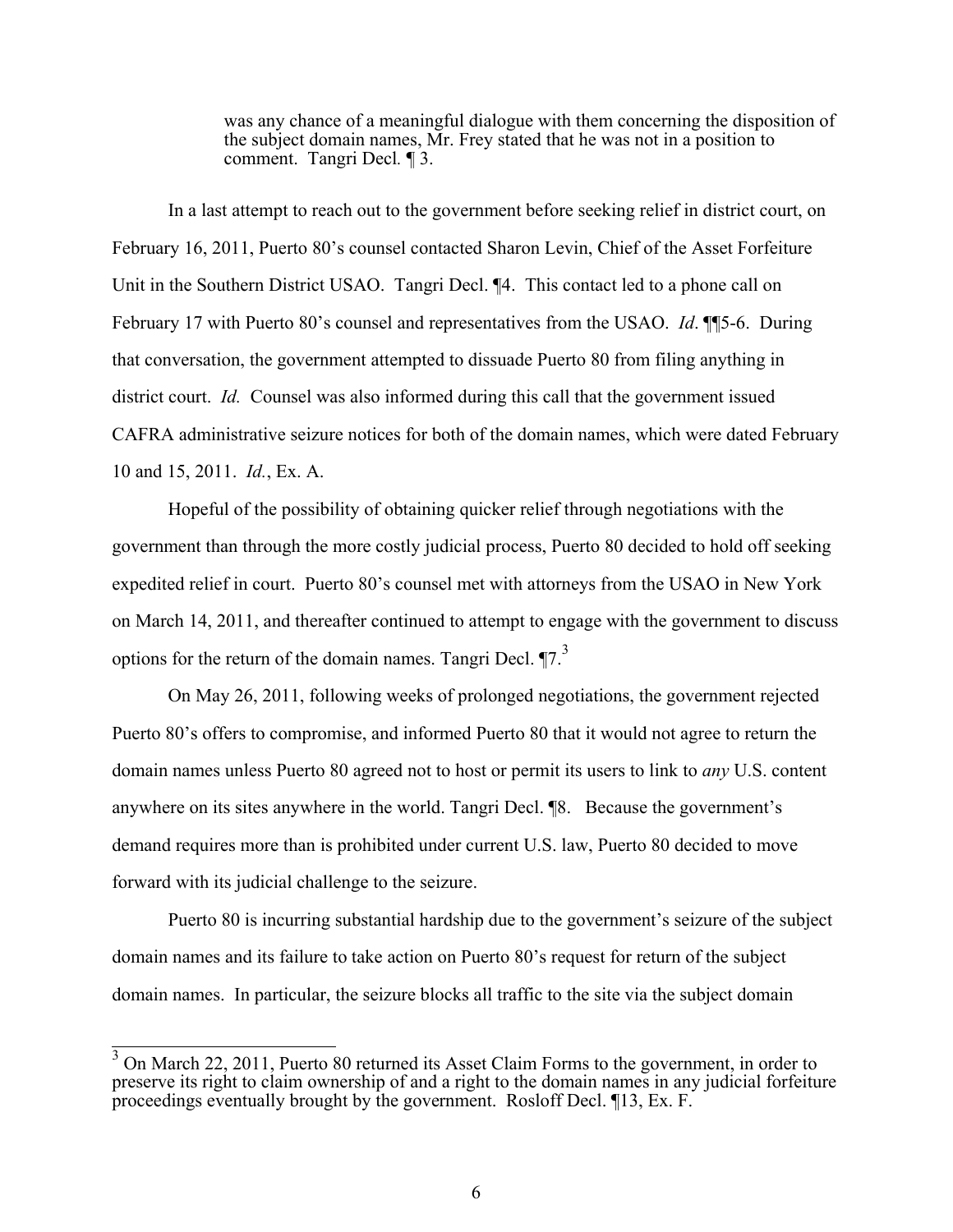names, damaging Puerto 80's goodwill and risking the permanent loss of its users. Additionally, the seizure constitutes an unlawful prior restraint on speech and is infringing Puerto 80's users' and readers' First Amendment rights, some of whom are U.S. citizens or aliens residing in the United States. Seoane Decl. ¶ 9. Because of the substantial hardship and the absence of any risk that the seized domain names will be destroyed or otherwise made unavailable for any eventual trial, as well as the fact that Puerto 80 *has never used the domain names to commit criminal copyright infringement*, their immediate return is warranted under 18 U.S.C. § 983(f).

#### **III. ARGUMENT**

# **A. Puerto 80 is Entitled to Immediate Release of the Subject Domain Names Pursuant to 18 U.S.C. § 983(f).**

Under section 983(f), an individual whose property has been seized is entitled to

"immediate release of the seized property" if:

- (A) the claimant has a possessory interest in the property;
- (B) the claimant has sufficient ties to the community to provide assurance that the property will be available at the time of the trial;
- (C) the continued possession by the Government pending the final disposition of forfeiture proceedings will cause substantial hardship to the claimant, such as preventing the functioning of a business, preventing an individual from working, or leaving an individual homeless;
- (D) the claimant's likely hardship from the continued possession by the Government of the seized property outweighs the risk that the property will be destroyed, damaged, lost, concealed, or transferred if it is returned to the claimant during the pendency of the proceeding; and
- (E) none of the conditions set forth in paragraph (8) applies.

#### 18 U.S.C. § 983(f)(1).

Return of the domain names is proper under section 983(f) because, as set forth below, the above criteria are met. Additionally, more than 15 days have passed since Puerto 80 requested to the appropriate official that the property be released. *See* 18 U.S.C. § 983(f)(3).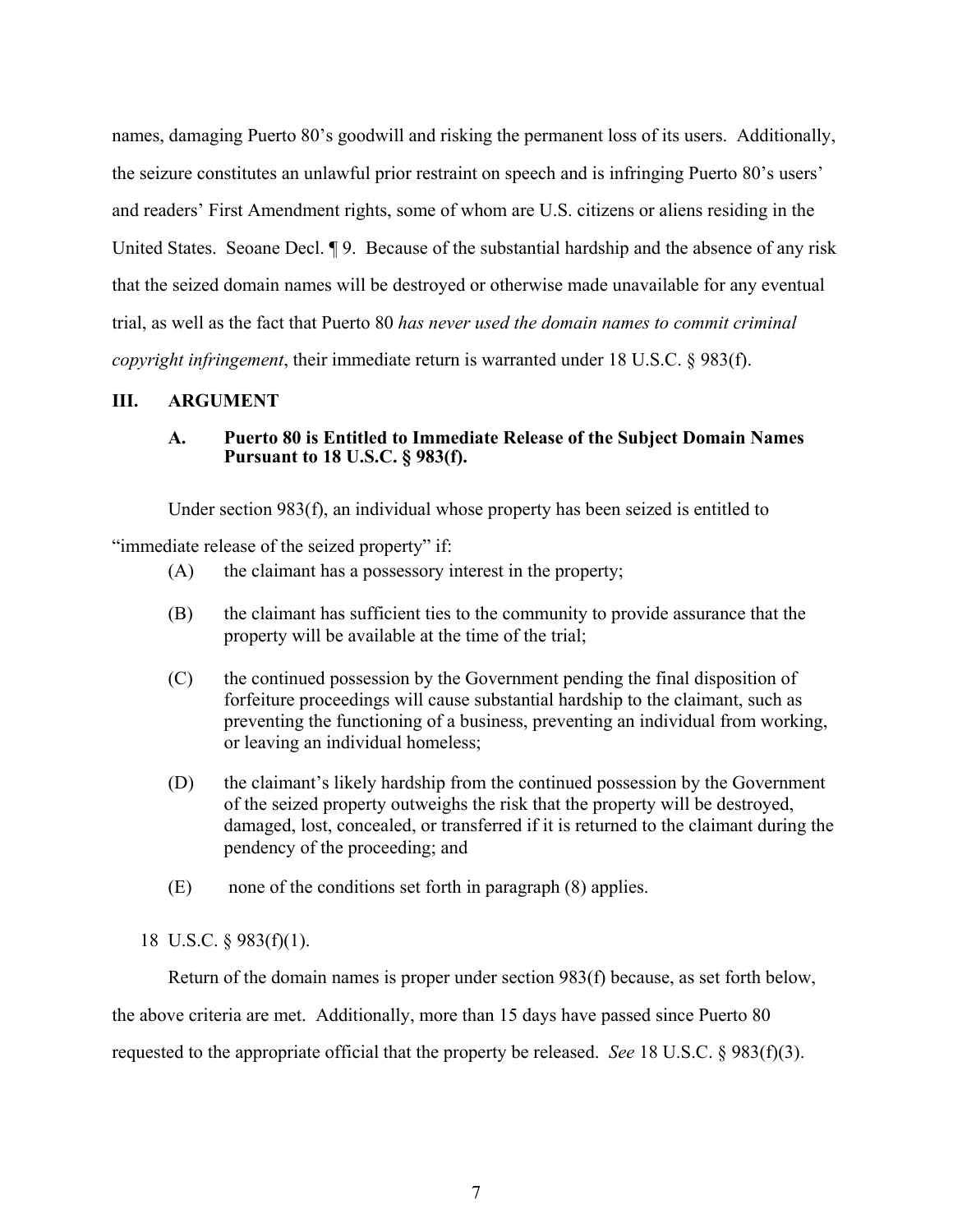#### **1. Puerto 80 has a possessory interest in the seized property.**

Puerto 80 is the lawful registrant and owner of rojadirecta.org and rojadirecta.com, and therefore has a possessory interest in the seized property. Seoane Decl. ¶¶2-3.

#### **2. There is no risk that the domain names will not be available at the time of any eventual trial.**

The subject domain names were registered with GoDaddy.com, Inc., which is a United States company located in Scottsdale, Arizona. Seoane Decl. ¶3. As ICE Special Agent Daniel M. Brazier notes in his Affidavit in Support of the Application of a Seizure Warrant, the registry for all ".com" top-level domains (such as rojadirecta.com) is Verisign, Inc., 487 East Middlefield Road, Mountain View, CA 94043. *See Id.* ¶3; Rosloff Decl. Ex. E. The registry for all ".org" top-level domains (such as rojadirecta.org) is the Public Interest Registry, 1775 Wiehle Avenue, Suite 200, Reston, VA 20190. The ".org" domain is administered by Afilias USA, Inc., Building 3, Suite 105, 300 Welsh Road Horsham, PA 19044. Seoane Decl. ¶3. The subject domain names will remain under the control of these U.S. registries and registrars at all times. *Id*. Thus, there is no risk that the domain names will not be available at the time of any eventual trial. Unlike tangible property, a domain registrant's "ties to the community," 18 U.S.C. § 983(f)(2), do not play a role in assuring the availability of a domain name at trial, as there is no risk that a domain name can be hidden, destroyed, or otherwise made unavailable by the domain's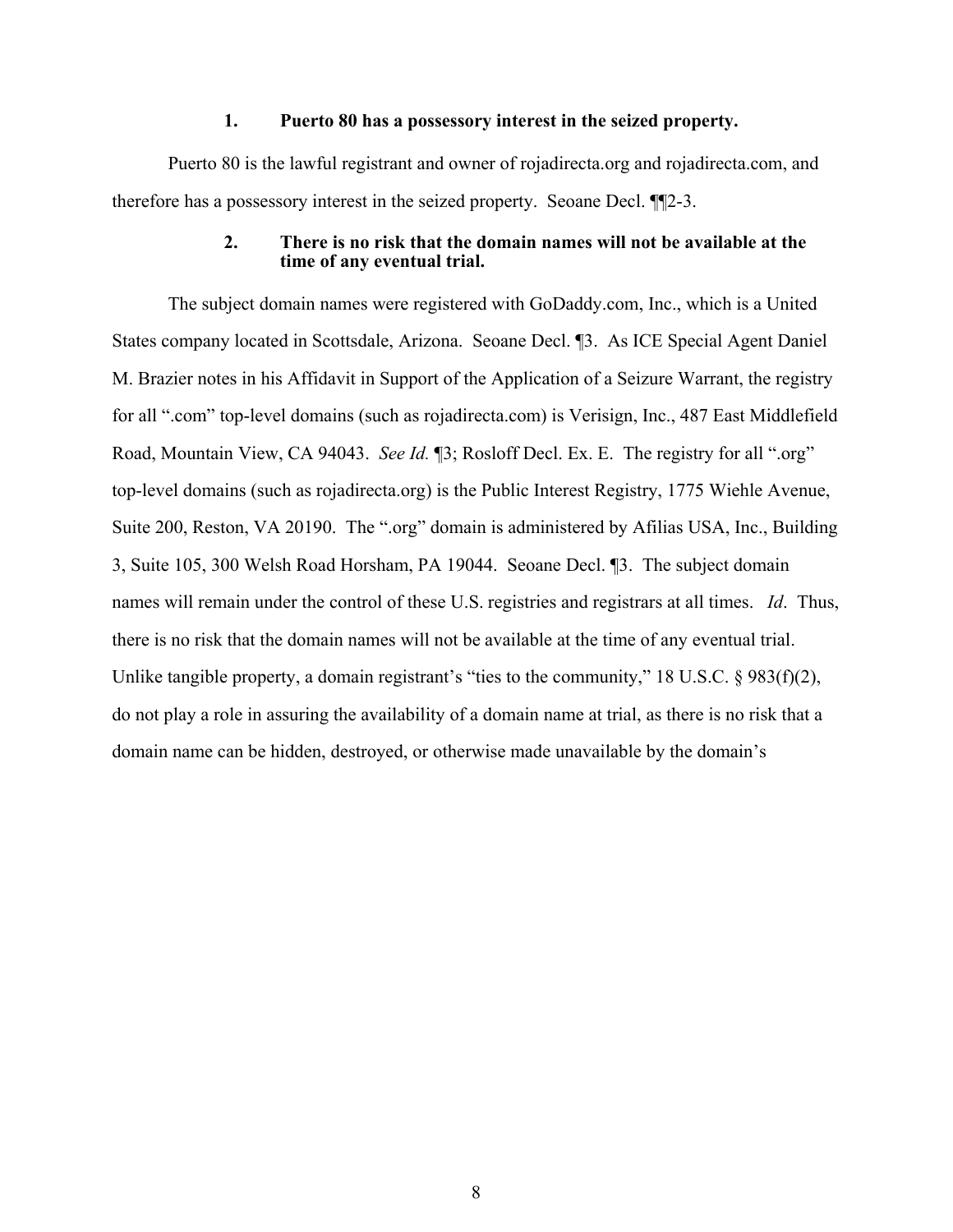registrant.4 *Mattel, Inc. v. Barbie-Club.com*, 310 F.3d 293, 302 (2d Cir. 2002) (holding that domain names are personal property located—and subject to *in rem* jurisdiction under the Anticybersquatting Consumer Protection Act—wherever the registry or the registrar are located).

#### **3. Puerto 80 will continue to suffer severe hardship if the domain names are not immediately released.**

The continued possession by the government pending the final disposition of forfeiture proceedings will cause Puerto 80 substantial hardship, including but not limited to, depriving it of lawful business in the United States and throughout a substantial part of the world. Additionally, continued seizure of the domain names infringes Puerto 80's users' and readers' First Amendment rights, thus imposing further hardship.

# **a. If not released, the number of visitors to the Rojadirecta site would be permanently reduced.**

Since the government seized the subject domain names, the Rojadirecta site has experienced approximately a 32% reduction in traffic. Seoane Decl. ¶11. Moreover, and more importantly, the continued possession of the subject domain names will substantially and irreparably harm the goodwill of the Rojadirecta site and drive its customers away, including by preventing its registered users from accessing their user accounts from the subject domain

<sup>&</sup>lt;sup>4</sup> In this respect, an Internet domain name is like real property, for which pre-seizure notice and an opportunity to be heard is required by the Fifth Amendment. *See U.S. v. James Daniel Good Real Property*, 510 U.S. 43 (1993) (noting that *ex parte* pre-seizure proceedings "afford[] little or no protection to the innocent owner," and holding that absent exigent circumstances, the government must afford notice and a meaningful opportunity to be heard before seizing real property subject to civil forfeiture); *U.S. v. All Assets of Blue Chip Coffee, Inc.*, 882 F. Supp. 45 (1995) (holding that real property seized pursuant to  $18 \text{ U.S.C.}$  § 981 requires pre-seizure notice and an opportunity to be heard). While we are not aware of any case that specifically analyzes the constitutionality of ex parte pre-seizures of domain names under the Fifth Amendment, the reasoning of *James Daniel Good* and its progeny applies with equal force to the seizure of domain names, which implicate protected speech activities and are not capable of being moved or destroyed. The absence of any pre-seizure notice or hearing (and, as of yet, any post-seizure hearing) provides grounds for this Court to release the domain names pursuant to Fed. R. Crim. P. 41(g), which provides that "[a] person aggrieved by an unlawful search and seizure of property or by the deprivation of property may move for the property's return." Where, as here, no indictment is pending and no forfeiture proceedings have been initiated by the government, a court may decide a Rule 41(g) motion pursuant to its equitable jurisdiction. *See, e.g.*, *United States v. Comprehensive Drug Testing, Inc*., 579 F.3d 989, 1001 (9th Cir. 2009); *Chaim v. U.S*., 692 F. Supp. 2d 461, 468-69 (D.N.J. 2001).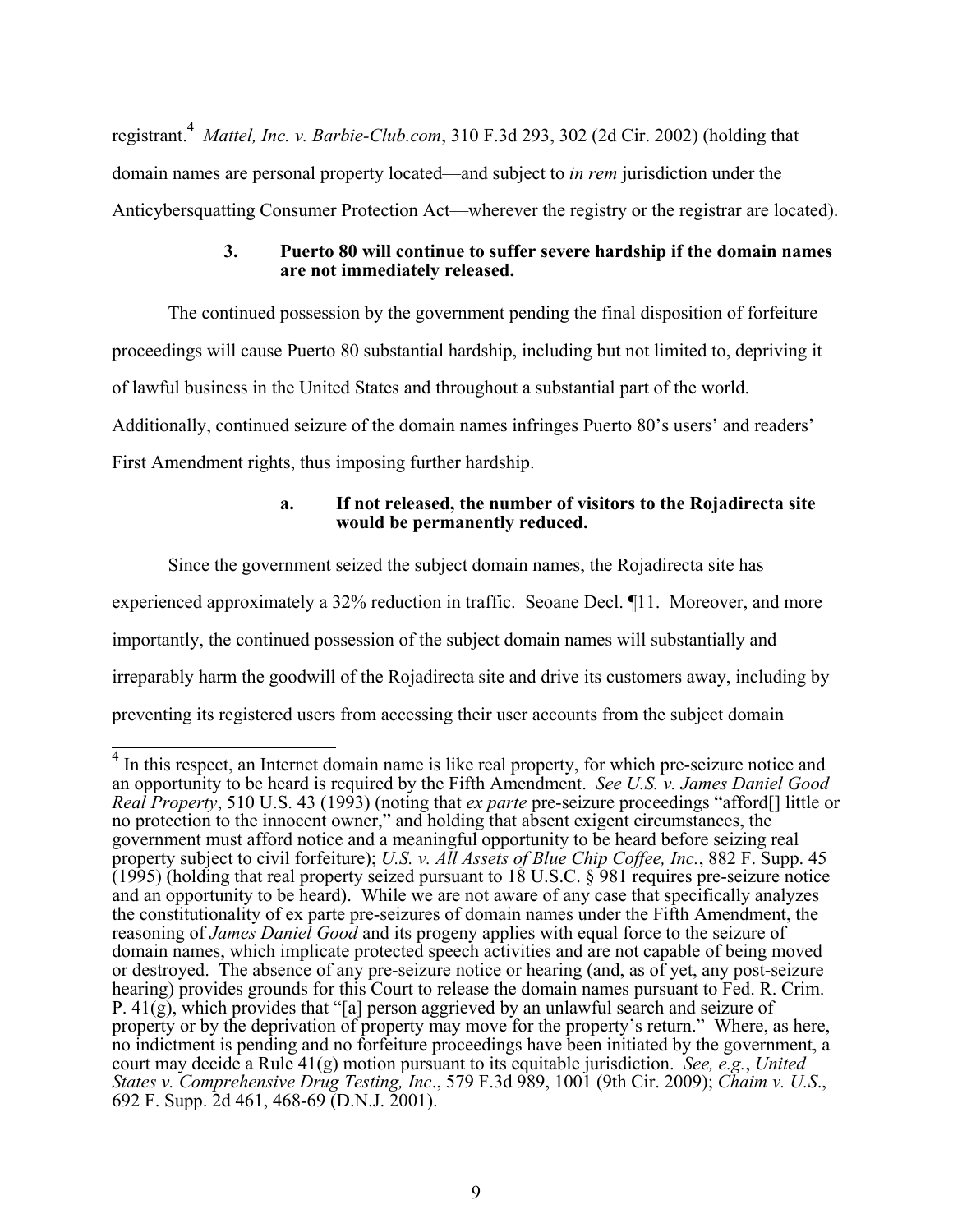names.<sup>5</sup> *Id*. ¶[11-12. Users who cannot access the Rojadirecta web sites for a sustained period of time will eventually stop trying and/or simply go to Rojadirecta's competitors. *Id*. ¶11. And the Rojadirecta site has approximately 865,000 registered users, many of whom use their accounts to engage in discussions of sports, politics, and a variety of other subjects on Rojadirecta discussion boards. *Id*. ¶12. Because of the government's seizure of these domain names, those registered users are now unable or substantially impeded from accessing their existing accounts and the information they have stored on those accounts. *Id.* Accordingly, Puerto 80's business interests have been and will continue to be harmed unless the domain names are returned to it. *Accord Kremen v. Cohen*, 337 F.3d 1024, 1030 (9th Cir. 2003) ("Registering a domain name is like staking a claim to a plot of land at the title office. It informs others that the domain name is the registrant's and no one else's. Many registrants also invest substantial time and money to develop and promote websites that depend on their domain names. Ensuring that they reap the benefits of their investments reduces uncertainty and thus encourages investment in the first place, promoting the growth of the Internet overall.").

#### **b. Seizure of the subject domain names constitutes an unlawful prior restraint on Puerto 80's users' protected speech.**

The seizure imposes another hardship on Puerto 80, in that it constitutes an invalid prior restraint and suppresses its users' and readers' protected First Amendment activities.<sup>6</sup> See Fort *Wayne Books, Inc. v. Indiana*, 489 U.S. 46, 63 (1989) ("[W]hile the general rule under the Fourth Amendment is that any and all contraband, instrumentalities, and evidence of crimes may be

 $\frac{5}{3}$  While Puerto 80 has been able to transfer its website to other domains (www.rojadirecta.me, www.rojadirecta.es, and www.rojadirecta.in), the primary sites—the .org and .com domains remain inaccessible to users. Although some users may be able to find these alternative domains, there is no way to communicate the availability of these alternative sites on the .org or .com domains, and the vast majority of users will simply stop visiting the sites altogether, as evidenced by the fact that traffic to the website remains substantially reduced since the seizure.

 $<sup>6</sup>$  Puerto 80 is in a position to assert the rights of its users just as effectively as it would itself and</sup> thus may raise First Amendment concerns on their behalf. *Nicholson v. Bd. of Educ. Torrance Unified School Dist.*, 682 F.2d 858, 863, n.2 (9th Cir. 1982). *See also Pennell v. City of San Jose*, 485 U.S. 1 (1988) (finding that landlord had standing to raise constitutional challenge to rent control ordinance on behalf of tenants); *Sec'y of State of Md. v. Joseph H. Munson Co., Inc.*, 467 U.S. 947, 958 (1984).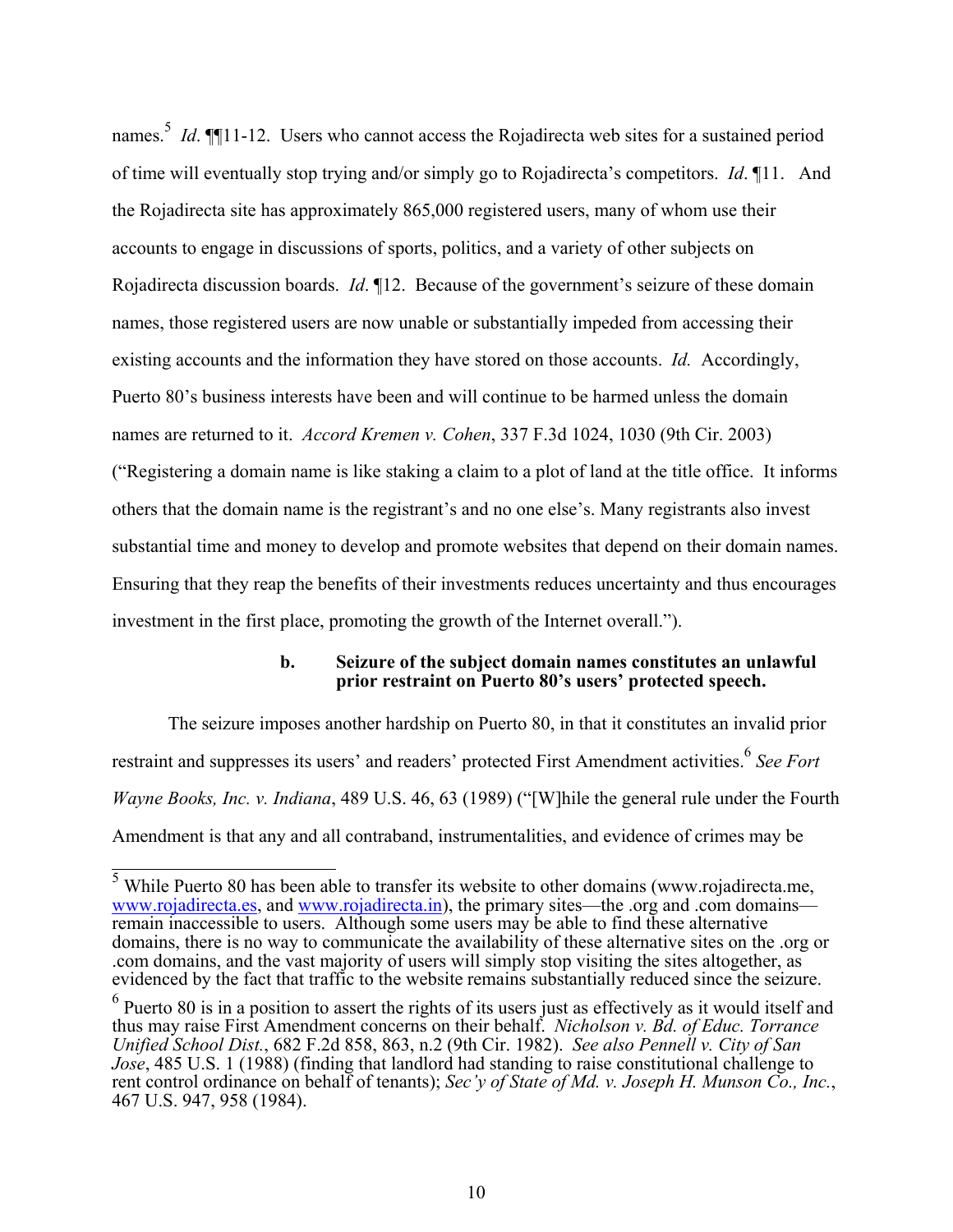seized on probable cause . . . ., it is otherwise when materials presumptively protected by the First Amendment are involved."). *See also Maryland v. Macon*, 472 U.S. 463, 468 (1985) ("The First Amendment imposes special constraints on searches for and seizures of presumptively protected material, and requires that the Fourth Amendment be applied with 'scrupulous exactitude' in such circumstances.") (internal citation omitted); *Lo-Ji Sales, Inc. v. New York*, 442 U.S. 319, 326, n.5 (1979) (noting that the First Amendment imposes special constraints on searches for, and seizures of, presumptively protected materials). In *Fort Wayne*, state and local officials (respondents) filed a civil action pursuant to Indiana's RICO laws, alleging that the defendant bookstores had engaged in a pattern of racketeering activity by repeatedly violating Indiana's obscenity laws. 489 U.S. at 50-51. Prior to trial, respondents petitioned for, and the trial court granted, immediate seizure of the bookstores pursuant to a state law that permitted courts to issue seizure orders "upon a showing of probable cause to believe that a violation of [the State's RICO law] involving the property in question has occurred." *Id*. at 51. On appeal, the Supreme Court held that the pretrial seizure order was unconstitutional, stating that "mere probable cause to believe a legal violation has transpired is not adequate to remove books or films from circulation." *Id*. at 66. As in *Fort Wayne*, the government here has seized an entire business and effectively suppressed all of the expressive content hosted on it, including political discussions, commentary, and criticism by the site's users—without it being determined whether the seizure was "actually warranted" under the relevant statutes. *Id*. at 67.

In *Center for Democracy & Technology v. Pappert*, 337 F. Supp. 2d 606, 619 (E.D. Pa. 2004), the Eastern District of Pennsylvania struck down, on First Amendment grounds, a Pennsylvania statute that permitted the state's Attorney General or a district attorney to seek a court order requiring an Internet Service Provider ("ISP") to "remove or disable items residing on or accessible through" the ISP's service upon a showing of probable cause that the item constituted child pornography. The district court found that the statute imposed an unconstitutional prior restraint on speech. It concluded that under *Fort Wayne Books* and

11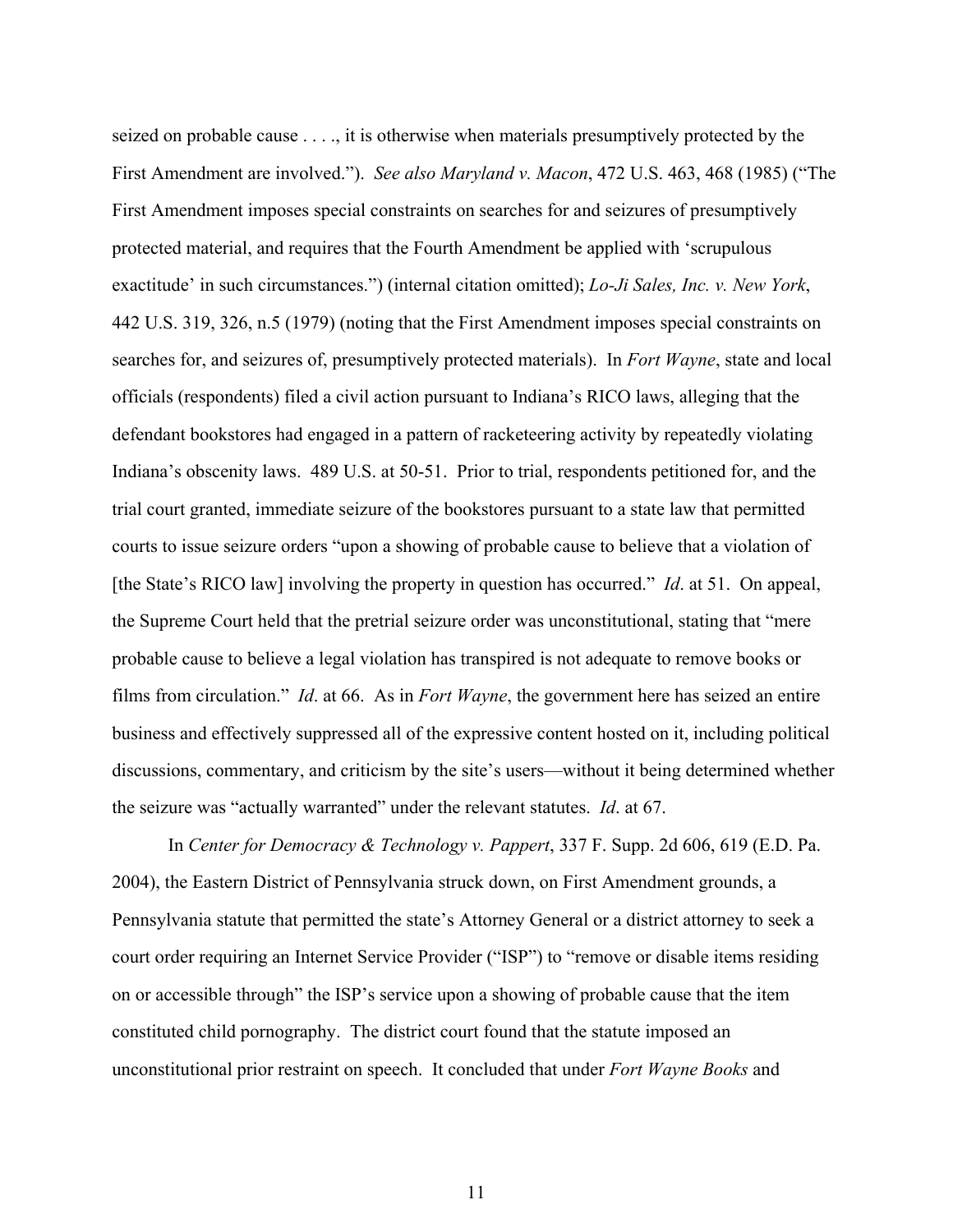*Bantam Books v. Sullivan*, 372 U.S. 58 (1963),<sup>7</sup> a court must "make a final determination that material is child pornography *after an adversary hearing before the material is completely removed from circulation*." *Pappert,* 337 F. Supp. 2d at 657 (emphasis added). The court further noted that the state statute "allow[ed] for an unconstitutional prior restraint because it prevents future content from being displayed at a URL based on the fact that the URL contained illegal content in the past." *Id*.

In the instant case, the government effectively shut down an entire website, suppressing all of the speech hosted on it, based on an assertion that there was probable cause to believe that *some* of the material *linked to* by the website (though not found on the website itself) might be infringing.<sup>8</sup> The site's owner was not provided any advance notice, nor was he provided the opportunity to contest the seizure before (or, for that matter, shortly after) the government shut down the site. Nor were the site's users afforded any notice or opportunity to contest the seizure. Because case law is clear that "mere probable cause to believe a legal violation has transpired is not adequate to remove [protected material] from circulation," *Fort Wayne,* 489 U.S. at 66, the

<sup>&</sup>lt;sup>7</sup> In *Bantam Books*, the Supreme Court held unconstitutional a regulatory scheme by which a state commission sent book publishers and distributors letters requesting that they stop circulating certain "objectionable" material and threatening legal action in the event of noncompliance. 372 U.S. at 61-63. The Court found that this scheme was an unlawful "prior administrative restraint" because it was not an "almost immediate judicial determination of the validity of the restraint," and because the book publishers and distributors were not entitled to a notice or hearing. *Id*. at 70.

 $8$  Indeed, several courts have held that the act of indexing and linking to copyrighted material which was the government's basis for seizing the domain names—is not direct or indirect copyright infringement. *See Field v. Google Inc.*, 412 F. Supp. 2d 1106 (D. Nev. 2006); *see also Ticketmaster Corp. v. Tickets.com, Inc.,* No. CV 99-7654 HLH(BQRX), 2000 WL 525390, at \*2 (C.D.Cal. Mar. 27, 2000) (finding that hyperlinking to other sites does not constitute direct infringement); *Arista Records, Inc. v. MP3Board, Inc.,* No. 00 CIV. 4660, (SHS) 2002 WL 1997918, at \*4 (S.D.N.Y. Aug. 29, 2002) (unreported) (linking to content does not implicate distribution right and thus, does not give rise to liability for direct copyright infringement); *Online Policy Group v. Diebold, Inc*., 337 F.Supp.2d 1195, 1202 n.12 (N.D. Cal. 2004) ("Hyperlinking per se does not constitute direct copyright infringement because there is no copying.").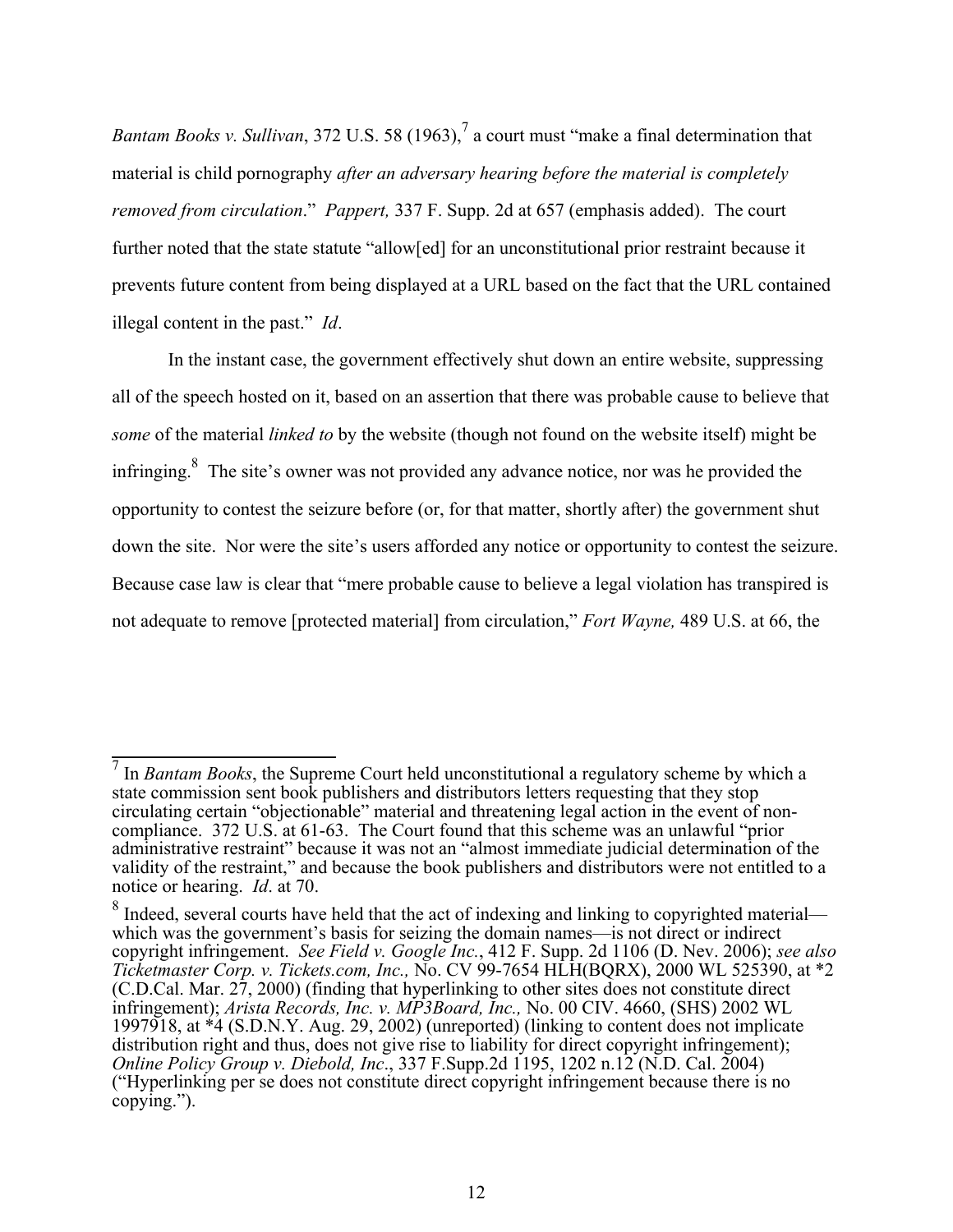seizure of the expressive materials in this case violates the First Amendment.<sup>9</sup> See also Pappert, 337 F. Supp. 2d at 657 (finding that a procedure that permits a judge to make an *ex parte* finding of probable cause that material is child pornography, with no opportunity for the content publisher to receive notice or be heard, violates the First Amendment). This First Amendment deprivation extends not just to registered users of Rojadirecta, but also to anyone wishing to visit the website. *See, e.g., Va. State Bd. of Pharmacy v. Va. Citizens Consumer Council, Inc.,* 425 U.S. 748, 756 (1976) ("[T]he protection afforded is to the communication, to its source and to its recipients both."); *Red Lion Broad. Co. v. FCC*, 395 U.S. 367, 390 (1969) ("It is the right of the public to receive suitable access to social, political, esthetic, moral, and other ideas and experiences . . . . That right may not constitutionally be abridged . . . .").

# **4. The hardship to Puerto 80 substantially outweighs the risk that the subject domains will be destroyed, lost, concealed, or transferred.**

As discussed above, the government's seizure of the domain names under which the Rojadirecta site operates has and will continue to impose a substantial financial hardship on Puerto 80. This hardship far outweighs the risk that the subject domains will be destroyed, lost, concealed, or transferred, for the simple reason that the domain names *are not capable of being destroyed, lost, concealed, or transferred.* As explained above, the subject domain names will remain under the control of the U.S.-based registries and registrars at all times. The government will have the ability to regain control of them at any point by directing the registries and registrars to—as they did in executing the seizure warrants—"make any changes necessary to

 <sup>9</sup> The instant case is distinguishable from *In Re Application of Madison*, 687 F. Supp. 2d 103 (E.D.N.Y. 2009), in which the court rejected a First Amendment challenge to property seized pursuant to a search warrant executed in connection with an investigation into alleged violations of federal anti-rioting statutes. In *Madison*, the court held *Fort Wayne* and its progeny inapplicable because the seizure of the property was "not undertaken to stifle any expression;" rather, it was undertaken to "further an investigation into possible violations of the federal antirioting statute." *Id*. at 110-11. Here, by contrast, the seizure of the subject domain names *was* for the purpose of "block[ing] [Petitioner's] distribution or exhibition" of protected material, which is a "very different matter from seizing a single copy of a film for the *bona fide* purpose of preserving it as evidence in a criminal proceeding." *Id*. at 110 (quoting *Fort Wayne*, 489 U.S. at 63). Indeed, the government's seizure of the domain names, far from preserving evidence of what occurred on those sites, actually destroyed that evidence.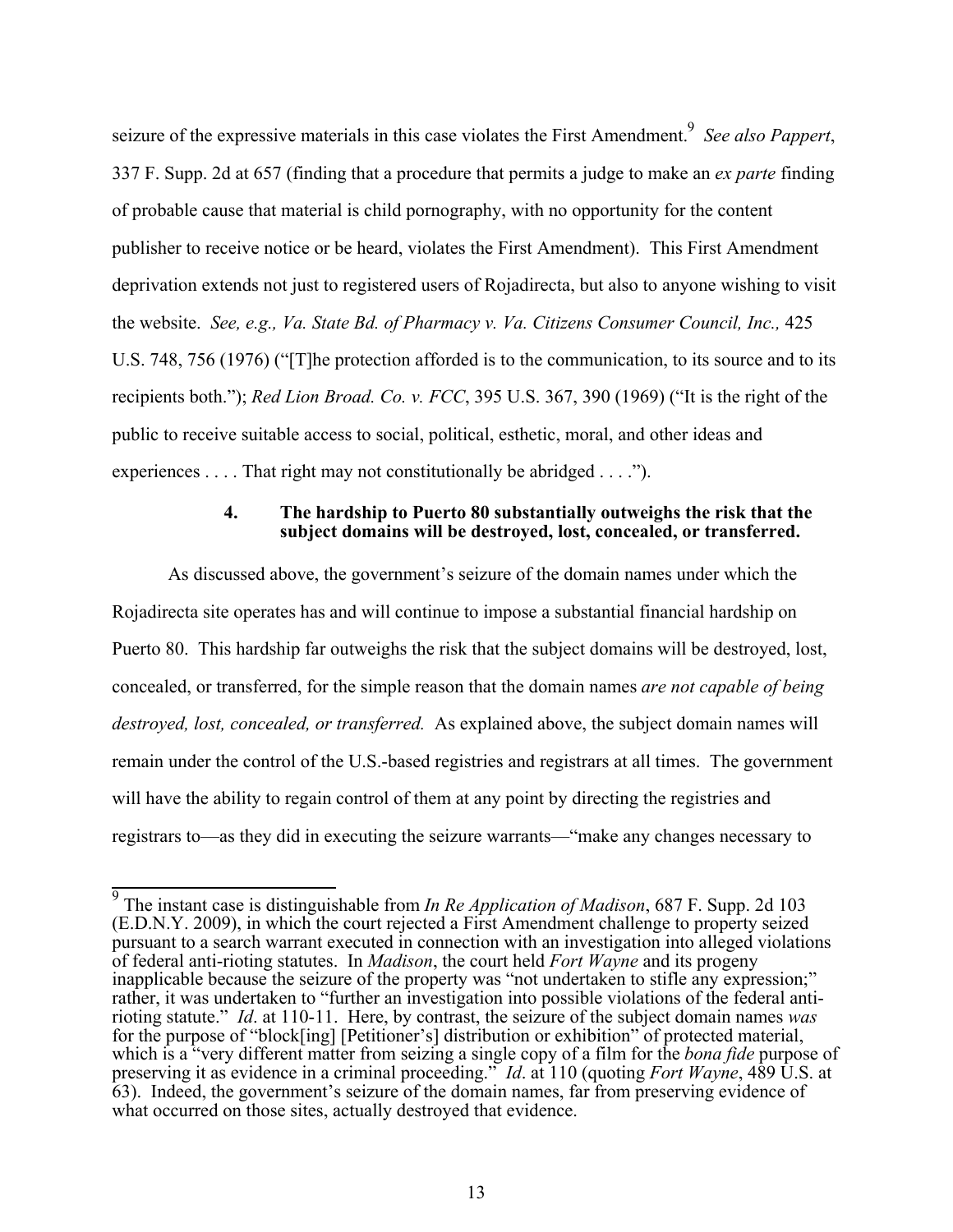restrain and lock the Subject Domain Names pending transfer of all rights, title, and interest in the Subject Domain Names to the United States upon completion of [any successful] forfeiture proceedings." Rosloff Decl., Ex. C at 4.

Nor are the domains property that may be needed as evidence. While the web sites were operating, the evidence of activity that occurred there was available to the government and to Puerto 80. The government's seizure of the domain names eliminates the continued accessibility information on those sites. The seizure cannot be justified as an attempt to preserve evidence because it does not in fact preserve that evidence; if anything, the government's action destroyed evidence.

#### **5. None of the conditions set forth in 18 U.S.C. § 983(f)(8) is present.**

Pursuant to subsection  $983(f)(1)(E)$ , immediate return of the property under the statute is not warranted if the seized property—

- (A) is contraband, currency, or other monetary instrument, or electronic funds unless such currency or other monetary instrument or electronic funds constitutes the assets of a legitimate business which has been seized;
- (B) is to be used as evidence of a violation of the law;
- (C) by reason of design or other characteristic, is particularly suited for use in illegal activities; or
- (D) is likely to be used to commit additional criminal acts if returned to the claimant.

18 U.S.C. § 983(f)(8). As set forth below, the seized property does not fall within any of these categories.

*First*, the government has not contended that the subject domain names are contraband,

*see* Rosloff Decl., Exs. C and E, nor could they. *See Black's Law Dictionary* 317 (9th Ed. 2009) (defining contraband as "illegal or prohibited trade; smuggling" or "goods that are unlawful to import, export, or possess").

*Second*, the activity that the government is asserting constitutes criminal infringement concerns material that is not hosted on the website that operates under the subject domain names.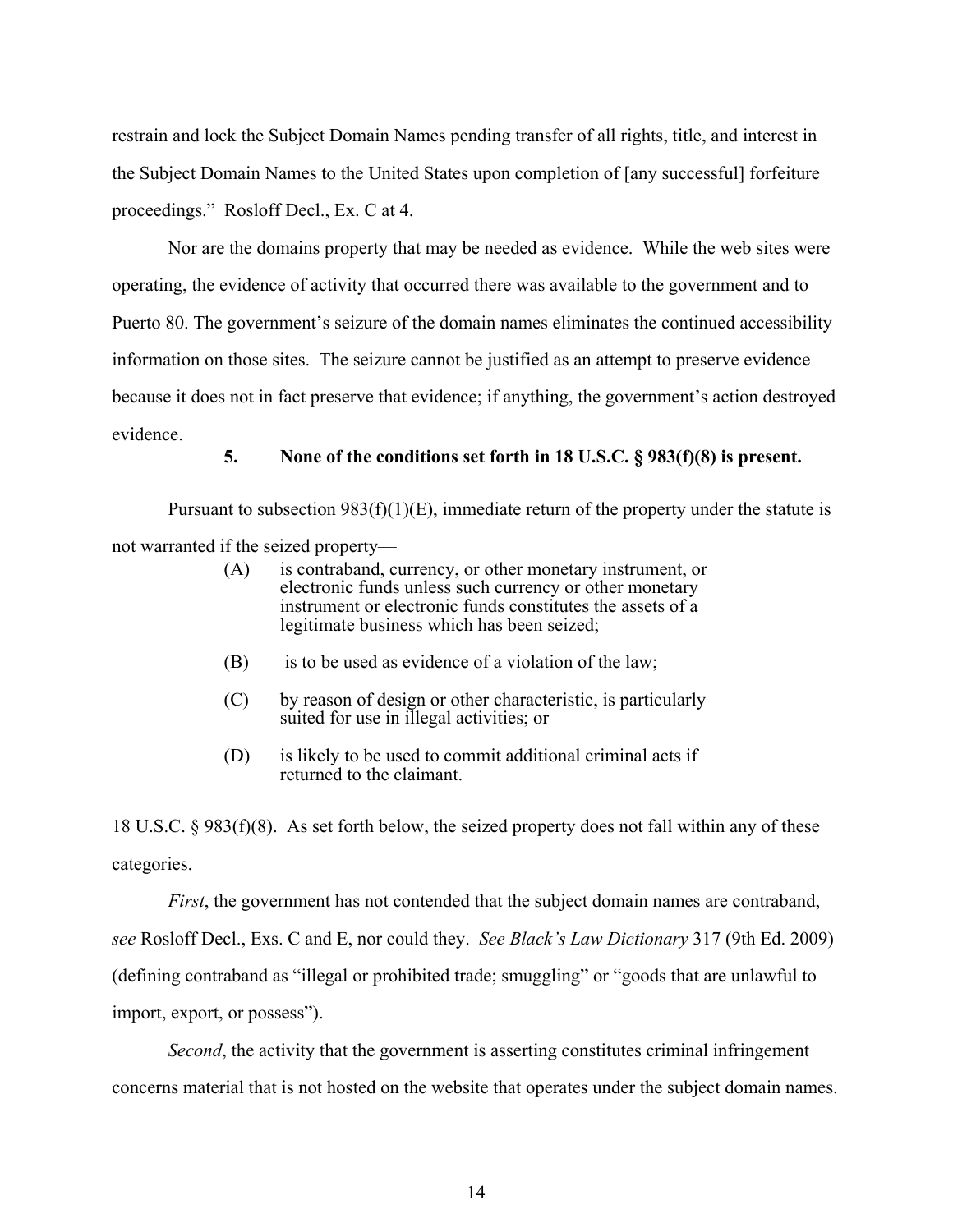The Rojadirecta website merely contains links to *other* websites that in turn host (and permit streaming of) that material. Thus, the domain name itself is not needed as evidence of a violation of the law. And as noted above, if it were needed as evidence by either party, the government's seizure of the domain name destroyed that evidence. However, even to the extent the government believes the domain names themselves will be needed as evidence, they will remain just as available as evidence even if returned to Puerto 80.

*Third*, the subject domain names are not "particularly suited" for illegal activities—they are simply domain names, which point to a website, just like any other domain name points to any other website.

*Fourth*, the government has not shown and cannot show that the site ever was used to commit a criminal act, much less that it will be in the future. By hosting discussion forums and linking to existing material on the Internet, Puerto 80 is not committing copyright infringement, let alone *criminal* copyright infringement, as set forth below.

#### **a. Rojadirecta's linking to material already existing on the Internet does not constitute copyright infringement.**

Puerto 80 does not host any infringing material on the websites which operate under the subject domain names. Seoane Decl. ¶4. In the same way a search engine or other site which aggregates links to existing material on the Internet, Rojadirecta provides an index of links to streams of sporting events that can already be found on the Internet through a search for those sites or simply by typing the URL for the site directly. *Id*. Such activity does not constitute direct copyright infringement, much less criminal infringement. *See supra,* at note 8. Indeed, United States Senator Ron Wyden (D-Or) made this point in a letter he wrote to ICE Director John Morton and Attorney General Holder expressing concern over the government's seizure of the subject domain names. *See* Rosloff Decl., Ex. D.

Puerto 80's operation of the Rojadirecta site does not constitute contributory infringement because the subject domain names are capable of—and are, in fact, used for—

15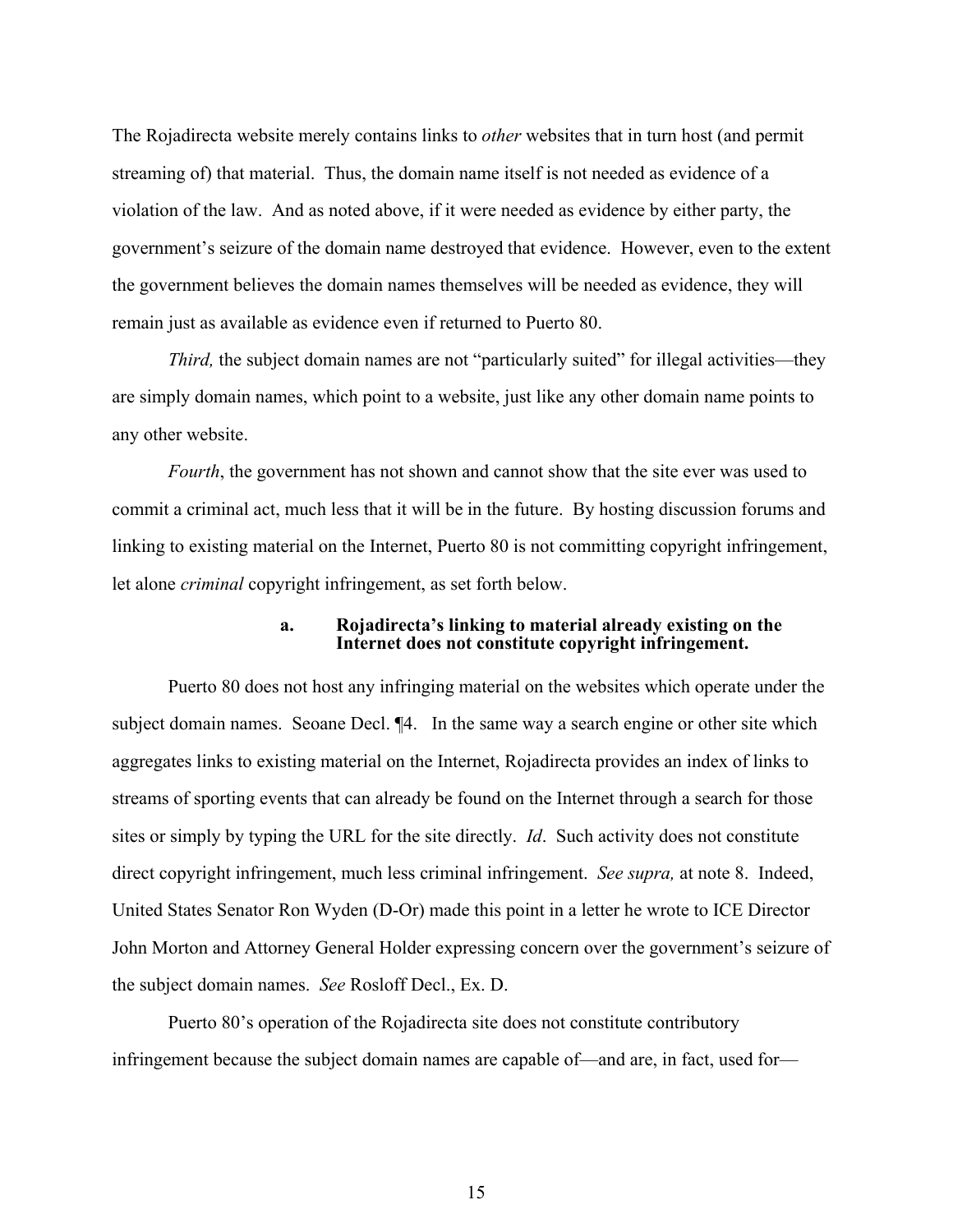substantial non-infringing uses.10 *Sony Corp. v. Universal City Studios*, *Inc.,* 464 U.S. 417, *reh'g denied,* 465 U.S. 1112 (1984); *Arista Records LLC v. Lime Group LLC*, 715 F. Supp. 2d 481, 517-18 (S.D.N.Y. 2010) (summary judgment inappropriate where material fact existed as to whether file-sharing program, which was "used overwhelmingly for infringement," is "capable of substantial non-infringing uses.").

Nor is Rojadirecta a site devoted simply to linking to such streams. In addition to providing a forum for discussion on sports, politics, and a variety of other topics, the Rojadirecta site enables users to post links to authorized sports broadcasts. For example, on Saturday, February 12, 2011, the Rojadirecta site (hosted on the rojadirecta.es domain name) provided a link to "9:30am Hockey (NHL): Los Angeles – Washington." Rosloff Decl. ¶10. Clicking on this link opened a new window for the Yahoo! sports website for the National Hockey League, and provided a live stream of the match between the Los Angeles Kings and Washington Capitals. *Id*.

Nor does Puerto 80's operation of the Rojadirecta site constitute vicarious liability because it does not have "a right and ability to supervise that coalesce[s] with an obvious and *direct financial interest in the exploitation of copyrighted materials*." *Softel, Inc. v. Dragon Med. & Sci. Commc'ns Inc*., 118 F.3d 955, 971 (2d Cir. 1997) (quoting *Shapiro, Bernstein & Co. v. H.L. Green Co.,* 316 F.2d 304, 307 (2d Cir. 1963) (emphasis added)). Puerto 80 does not receive any revenue that is derived from specific content hosted on, or streamed by, the sites to which it links. Seoane Decl.  $\P$ 10. In other words, Puerto 80 does not receive any revenue from any site to which a user can link from the subject domain names based upon the content of that site. *Id.* To the extent there is any site to which Rojadirecta links that contains infringing material, Puerto 80 receives no specific financial benefit from a user clicking through to that site and viewing such content. *Id*. ¶¶5, 10. Because Puerto 80's revenues are not tied to whether or not infringing material is linked to or accessed, the government cannot show that Puerto 80 has a

<u>.</u>

 $10$  Indeed, a domain name is "capable" of directing users to any website, which can host any type of material.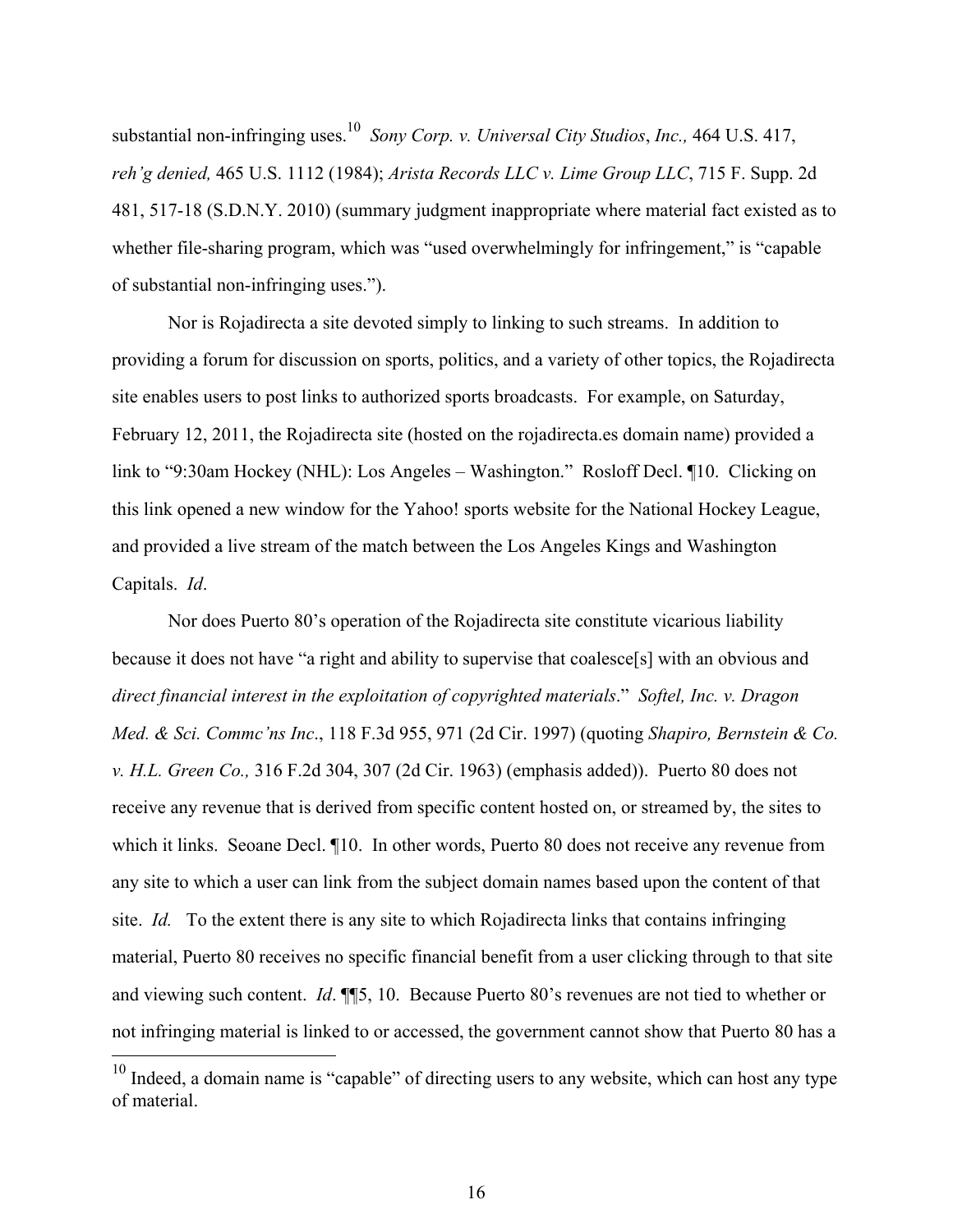"direct financial interest in the exploitation of copyrighted materials" which "coalesce[s] with" any right or ability to supervise what is linked to on the site. *See Artists Music, Inc. v. Reed Publ'g (USA), Inc*., Nos. 93 civ. 3428(JFK), 73163, 1994 WL 191643, at \*6 (S.D.N.Y. May 17, 1994) (direct financial benefit not established where defendant leased space at a trade show for a fixed fee to exhibitors who played infringing music, but defendant's revenues were not dependant on whether exhibitors actually played music or what they played); *Viacom Int'l Inc. v. YouTube, Inc.*, 718 F. Supp. 2d 514, 521 (S.D.N.Y. 2010) (in DMCA safe-harbor context, "financial benefit directly attributable to the infringing activity" not established "where the infringer makes the same kind of payment as non-infringing users of the provider's service") (quoting Senate Judiciary Committee Report and the House Committee on Commerce Report, H.R. Rep. No. 105-551, pt. 2 (1998)).

#### **b. Rojadirecta is not violating criminal copyright law.**

The government bears the burden to prove four elements in a criminal prosecution for copyright infringement under 17 U.S.C. § 506: (i) a valid copyright; (ii) infringement of that copyright; (iii) willfulness; and (iv) either (a) the infringement was for purposes of commercial advantage or private financial gain, or (b) the infringer reproduced or distributed, during any 180-day period, one or more copies or phonorecords of one or more copyrighted works, with a total retail value of more than \$1,000. 17 U.S.C. § 506(a). Here, the seizure warrant issued in the absence of a showing of these elements, and the government cannot establish that the activities of the Rojadirecta site meets them.

As set forth above, the government can show neither the required element of infringement nor financial gain. Puerto 80 does not itself copy or distribute any sports broadcasts. Nor does it obtain a private financial gain by any infringement by others, because it does not run advertising against that content or receive payment from sites that stream that content. Seoane Decl. ¶ 10.

Nor can the government show the element of "willfulness." A majority of courts have

17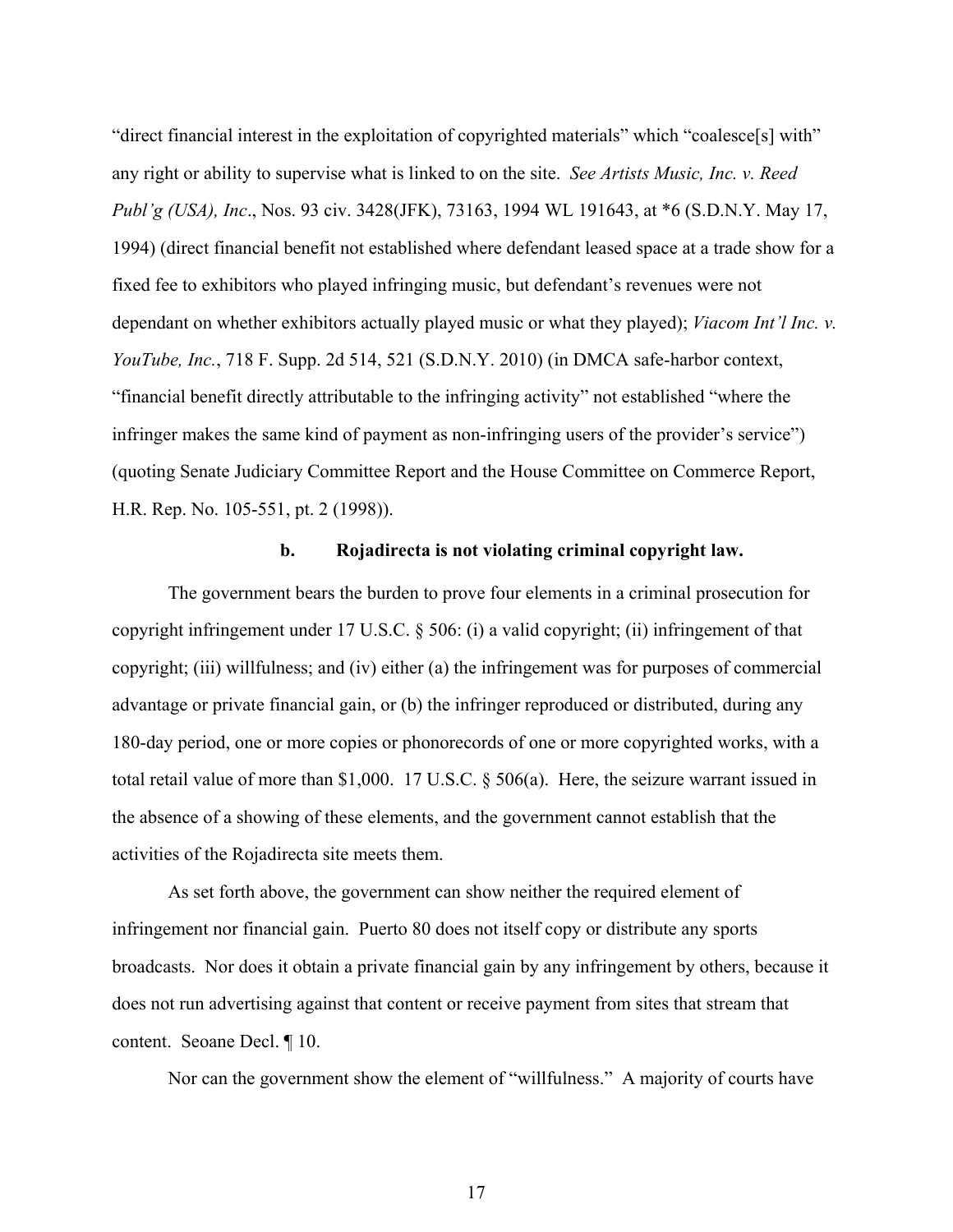found that "willfulness" is not satisfied by a showing of mere intent to copy, but requires the government to prove that there was a voluntary, intentional violation of a known legal duty or that the defendant intended to violate copyright law. *See* 3 M. Nimmer & D. Nimmer, *Nimmer on Copyright* § 15.01 (1990); *Danjaq LLC v. Sony Corp*., 263 F.3d 942, 959 (9th Cir. 2001) (one who has been notified that his conduct constitutes copyright infringement, but who reasonably and in good faith believes the contrary, has not acted willfully); *United States v. Cross*, 816 F.2d 297, 300 (7th Cir. 1987) (jury was instructed that "(t)he word 'willfully' as used in the statute means the act was committed by a defendant voluntarily, with knowledge that it was prohibited by law, and with the purpose of violating the law, and not by mistake, accident or in good faith"); *BC Technical v. Ensil Int'l, Inc.*, No. 2:02-cv-700TS, 2008 WL 4318517, at \*3 (D. Utah Sept. 15, 2008) (finding element of willfulness was lacking under 17 U.S.C. § 506(a) where there was no showing that alleged copyright infringer had knowledge that its actions would violate copyright law); *United States v. Moran*, 757 F. Supp. 1046, 1050-52 (D. Neb. 1991) (holding that "willfully" under the criminal copyright statute meant defendant must have voluntarily intended to violate a known legal duty; mere intent to copy was insufficient); *United States v. Acevedo-Cruz*, No. CRIM. 04-0381(DRD), 2006 WL 448680, at \*3 (D.P.R. Feb. 23, 2006) ("willfulness" means having specific intent to violate a known legal duty, not merely having the intent to copy and not to infringe). *See also* U.S. Dep't of Justice—Computer Crime and Intellectual Property Section, Prosecuting Intellectual Property Crimes Manual § III(B)(3) (2001), at http://www.justice.gov/criminal/cybercrime/ipmanual/02ipma.html (last visited May 31, 2011) (factors that can establish willfulness include evidence that a defendant had legal or actual notice that conduct similar to his constituted infringement or that he acknowledged his conduct was improper). $^{11}$ 

 $11$  In 1943, the Second Circuit held that that willful intent only need be shown relating to intent to copy the works, not intent to infringe the copyright. In *U.S. v. Backer*, 134 F.2d 533, 535 (2d Cir. 1943), the Second Circuit affirmed the conviction of a maker of collectible figurines that copied another artist's figurines even though the defendant told his supplier to make the figurines look "as closely as they might without 'copyright trouble.'" However, since then, the Second Circuit has articulated the standard for willfulness, in a civil context, as "whether the defendant had knowledge that its conduct represented infringement or perhaps recklessly disregarded the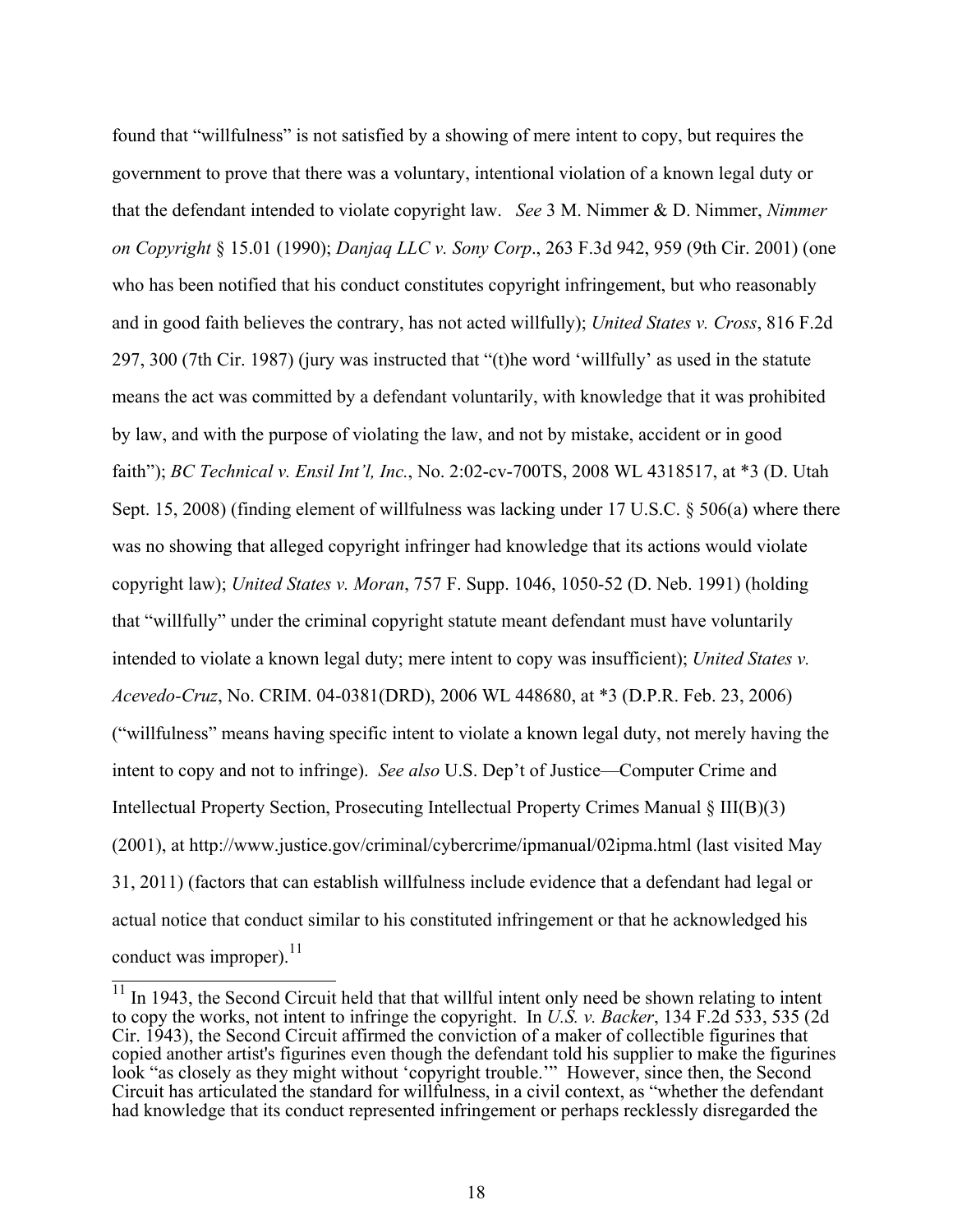In *Moran*, an owner of a movie rental business was convicted for violating a federal copyright statute with a "willful" requirement. The court held that "'willfully,' when used in 17 U.S.C. § 506(a), means a 'voluntary, intentional violation of a known legal duty.'" *Moran,* 757 F. Supp. at 1050-51 (quoting *Cheek v. United States*, 498 U.S. 192, 200-02 (1991)). In reaching this conclusion, the court examined the damages provisions of the Copyright Act for civil infringement, which allow enhanced statutory damages where infringement is committed "willfully." *Moran* 757 F. Supp. at 1050. Citing a number of cases and a leading copyright treatise, the court concluded that "the term 'willful,' when used in the civil statutory damages statute, has consistently been interpreted to mean that the infringement must be 'with knowledge that the defendant's conduct constitutes copyright infringement.'" *Id*. at 1049 (quoting M. Nimmer & D. Nimmer, *Nimmer on Copyright*, § 14.04[B][3] at 14-40.3-14-40.4 (1990)). The court also compared criminal copyright infringement to other "complex statutory schemes, such as the federal criminal tax statutes," which likewise require a showing of intentional violation of a known legal duty. *Moran,* 757 F. Supp. at 1049. Accordingly, the court determined that "willfully" requires proof that the defendant specifically intended to violate copyright law. *Id*. at 1050-51.

Likewise, in *Acevedo-Cruz*, the Court held that "willfulness" means having specific intent to violate a known legal duty, not merely having the intent to copy and not to infringe. *Acevedo-Cruz*, 2006 WL 448680, at \*3. Noting that the circuits that confronted the issue adopted "willful" to mean that the infringement was with knowledge that the defendant's conduct constituted copyright infringement and that "there is absolutely nothing in the text of the criminal copyright statute or its legislative history suggesting the meaning Congress attributed to *willful*," the court found "no compelling reason to adopt a less stringent requirement in the

possibility." *See Twin Peaks Prods., Inc. v. Publ'ns Int'l., Ltd*., 996 F.2d 1366, 1382 (2d Cir. 1993); *see also Fitzgerald Publ'g Co., Inc. v. Baylor Publ'g Co.*, 807 F.2d 1110, 1115 (2d Cir. 1986) ("We agree that a defendant's knowledge that its actions constitute an infringement establishes that the defendant acted willfully within the meaning of  $\S$  504(c)(2) for purposes of enhancing statutory damages."). The government cannot meet either standard in this case.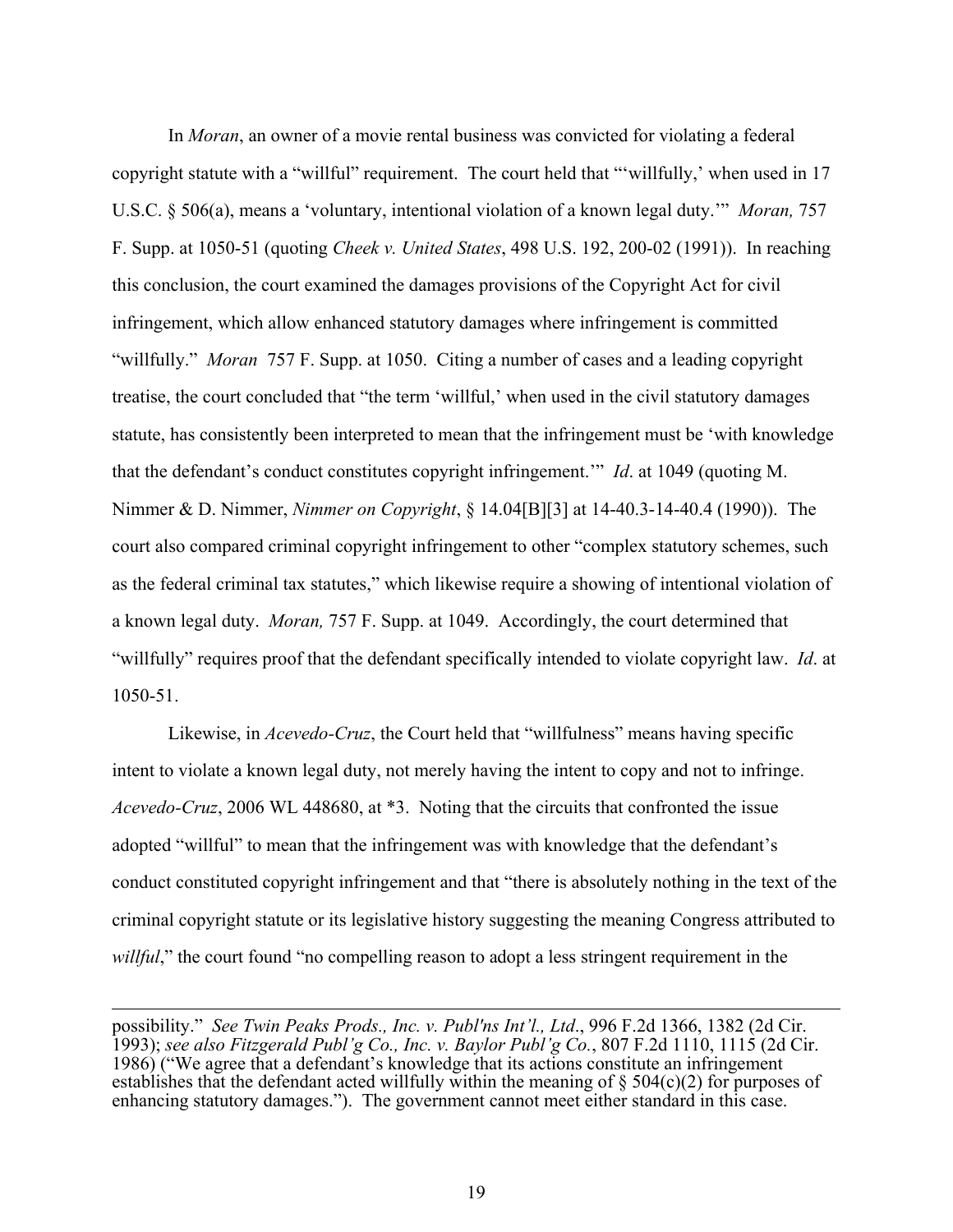criminal copyright context than in the civil context." *Id*. (emphasis in original).

In this case, there was no probable cause to believe that Puerto 80 "willfully" infringed any valid copyright, nor will the government be able to show that Puerto 80 was aware that its conduct was tantamount to copyright infringement. To the contrary, Puerto 80's conduct has been validated by Spanish courts. Following allegations of copyright infringement, the court ruled in 2009 that the Rojadirecta sites did not violate any copyright laws. Seoane Decl. ¶7, Ex. 2. One year later, in an appeal of that decision, the Madrid Provincial Court affirmed the lower court's ruling and held that "the reported actions do not constitute a crime, and the decision to dismiss the action is in accordance with law." Seoane Decl. ¶7, Ex. 1. These rulings are significant to the instant proceedings given that Spain, like the United States, is a signatory to the Berne Convention and thus adheres to the same minimum standards of protection for copyrighted works. United States courts would likely reach the same conclusion if and when the government ever decided to bring a cause of action against Puerto 80 alleging copyright infringement. And even if courts in this country were ultimately to rule differently, Puerto 80 certainly has a reasonable belief in the legality of its web site under the copyright laws, having already successfully proven that legality in court.

# **IV. CONCLUSION**

For the reasons set forth above, Petitioner Puerto 80 respectfully requests that the Court grant its 18 U.S.C. § 983(f) Petition, and enter an order directing the government to effectuate the immediate return of the rojadirecta.com and rojadirecta.org domain names to Puerto 80 by directing the domain names' registries and registrars to return and to make any changes necessary to reflect the return of the domain names to Puerto 80. While acknowledging that the Court has 30 days on which to rule on this Petition, Puerto 80 respectfully requests that the Court set a hearing on this Petition at the earliest date convenient for the Court's calendar, and preferably no later than June 30, 2011, and further direct that the government's opposition papers, if any, be filed no later than June 23, 2011. Puerto 80 also respectfully requests the Court

20